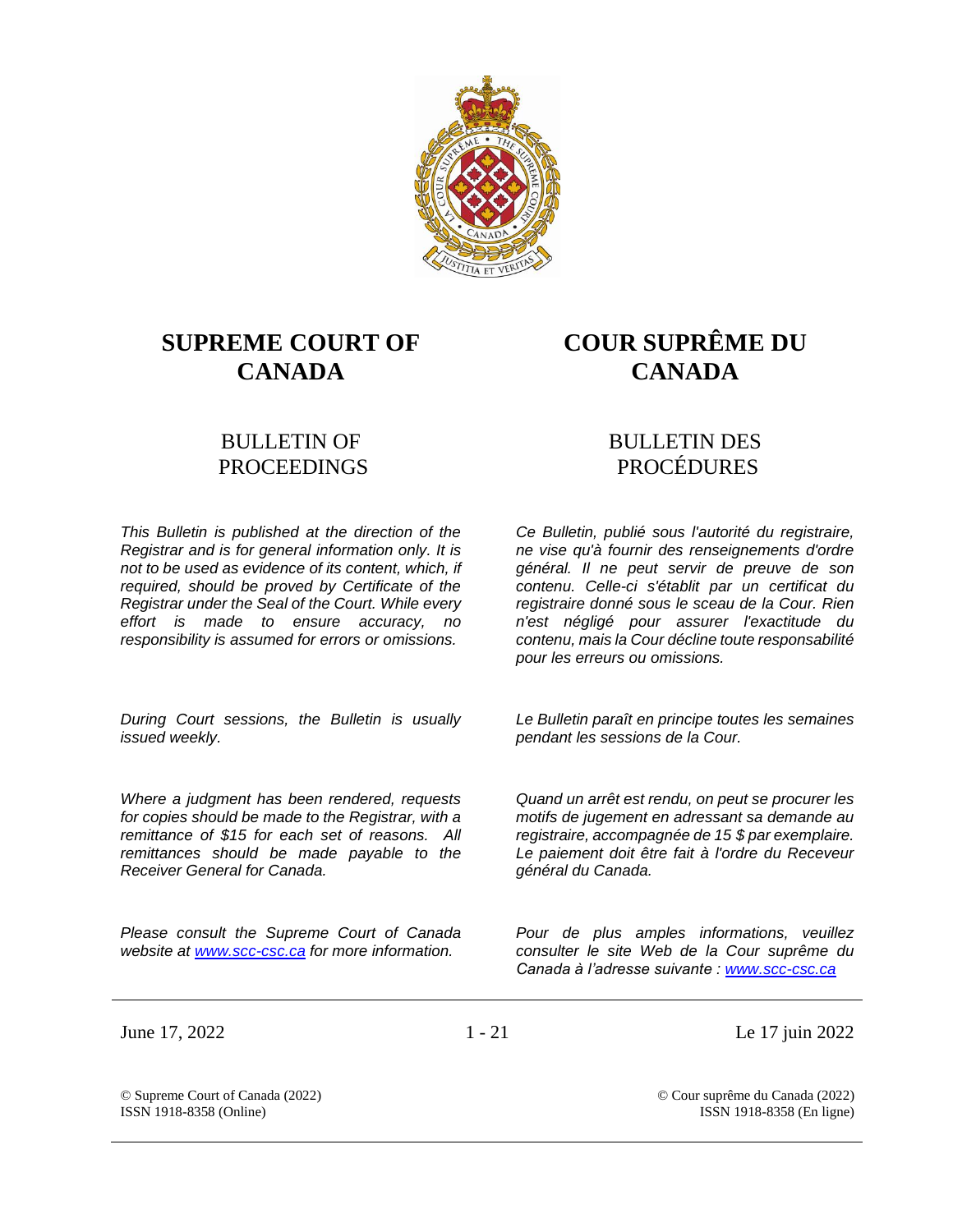### **Contents Table des matières**

| Notices of discontinuance filed since the last issue / Avis de désistement déposés depuis la dernière parution  20 |  |
|--------------------------------------------------------------------------------------------------------------------|--|
|                                                                                                                    |  |

# **NOTICE**

Case summaries included in the Bulletin are prepared by the Office of the Registrar of the Supreme Court of Canada (Law Branch) for information purposes only.

# AVIS

Les résumés des causes publiés dans le bulletin sont préparés par le Bureau du registraire (Direction générale du droit) uniquement à titre d'information.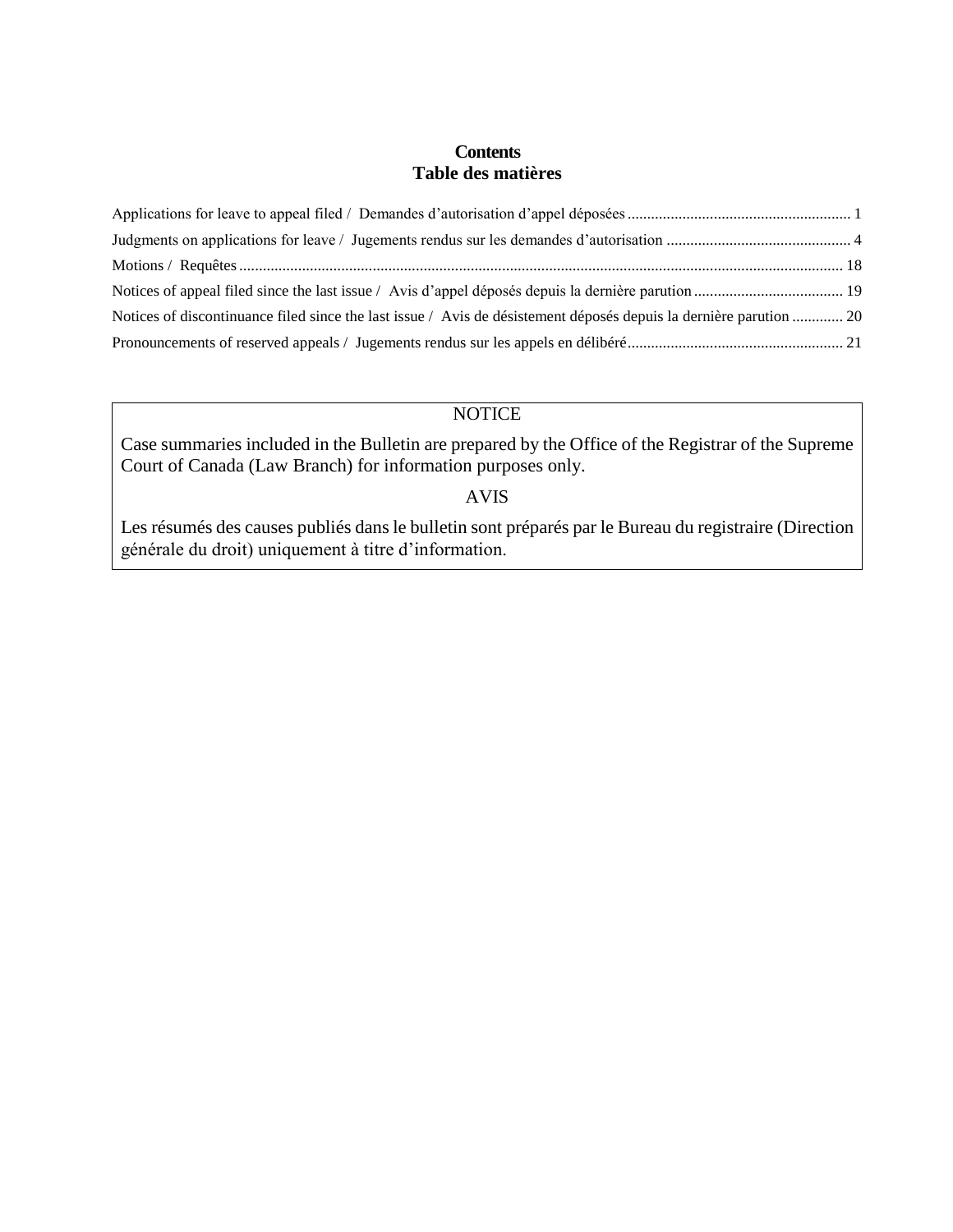## **Applications for leave to appeal filed / Demandes d'autorisation d'appel déposées**

#### <span id="page-2-0"></span>**Cory J. Edmondson**

Brenton Q.C., Michael D. Brenton Kean Lawyers

v. (40122)

**Cole Edmondson, et al. (N.B.)** McAllister, George A. George McAllister Law

FILING DATE: May 10, 2022

**S.B.**

Fakih, Nader Will Murray Professional Corporation

v. (40129)

**Her Majesty the Queen (Ont.)** Epstein, Jennifer Attorney General of Ontario

FILING DATE: May 16, 2022

**Alain Maïo** Hawa, Sami L.

c. (40131)

**Hugo Lambert, et al. (Qc)** Potvin, Éric Paquette & Associés

DATE DE PRODUCTION: le 17 mai 2022

**Tahar Amrane** Tahar Amrane

c. (40128)

**Ministère de l'Enseignement supérieur et de la Formation professionnelle (Ont.)** Mayer, Daniel Attorney General of Ontario

DATE DE PRODUCTION : le 16 mai 2022

**John D'Souza** John D'Souza

v. (40130)

**Her Majesty the Queen (Ont.)** Rawluk, Kevin Crown Law Office - Criminal

FILING DATE: May 16, 2022

**Suzanne Rieger, et al.** Merchant, Q.C., E.F. Anthony Merchant Law Group

v. (40132)

**Plains Midstream Canada ULC (Alta.)** O'Leary, Thomas P. Dentons Canada LLP

FILING DATE: May 18, 2022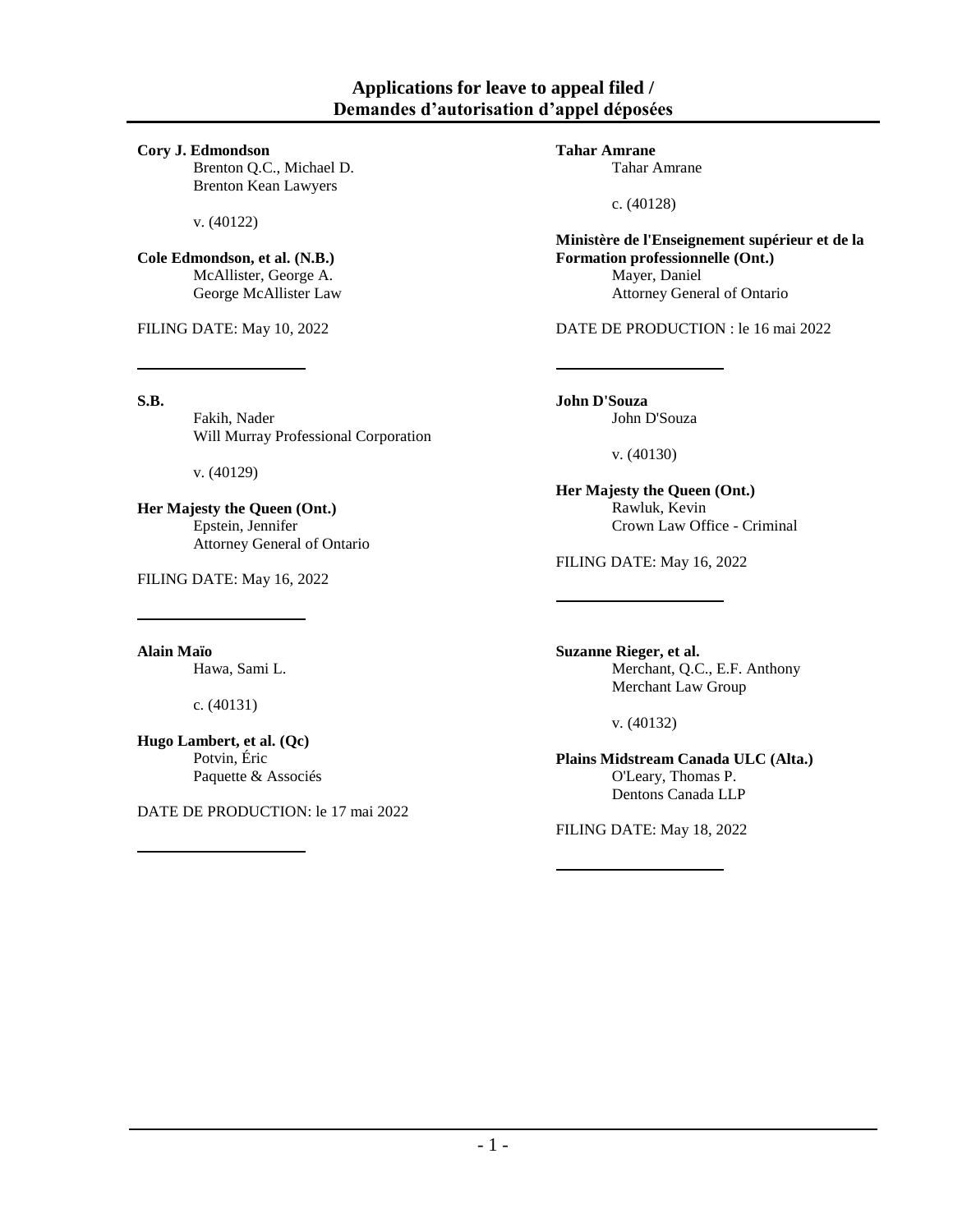**Casey Matti Henry** Singh, G. Knia Ma'at Legal Services

v. (40133)

**Her Majesty the Queen (Ont.)** Schwartz, Rebecca Crown Law Office - Criminal

FILING DATE: May 19, 2022

**Michael Kinlock** Michael Kinlock

v. (40135)

**Mathieu Jetté, et al. (Que.)** Gascon, Stéphanie Borden Ladner Gervais s.e.n.c.r.l., s.r.l.

FILING DATE: May 24, 2022

**National Benefit Authority Corporation** Marciano, Domenic Marciano Beckenstein LLP

v. (40137)

**Her Majesty the Queen (F.C.)** Tsui, Sandra K. S. Department of Justice

FILING DATE: May 24, 2022

**Joss Covenoho Joss Covenoho**

v. (40143)

**First Data (Ont.)** Carsten, Tudor DLA Piper (Canada) LLP

FILING DATE: May 25, 2022

**Iryna Antonyuk** Iryna Antonyuk

v. (40134)

**Mykhaylo Antonyuk (Ont.)** Yushchenko, Igor IY Law Firm

FILING DATE: May 19, 2022

**Chiradeep Dutta Gupta** Chiradeep Dutta Gupta

v. (40136)

**Her Majesty the Queen (F.C.)** Liosis, Evan Department of Justice Canada

FILING DATE: May 24, 2022

**UD Trading Group Holding Pte. Limited, et al.** Schafler, Michael D. Dentons Canada LLP

v. (40138)

**TransAsia Private Capital Limited, et al. (Ont.)** Pollack, George J. Davies Ward Phillips & Vineberg LLP

FILING DATE: May 25, 2022

**Her Majesty the Queen** Dartana, Q.C., Joanne Justice and Solicitor General

v. (40139)

**Blais Thomas Delaire (Alta.)** Beresh, Q.C., Brian A. Beresh Law

FILING DATE: May 25, 2022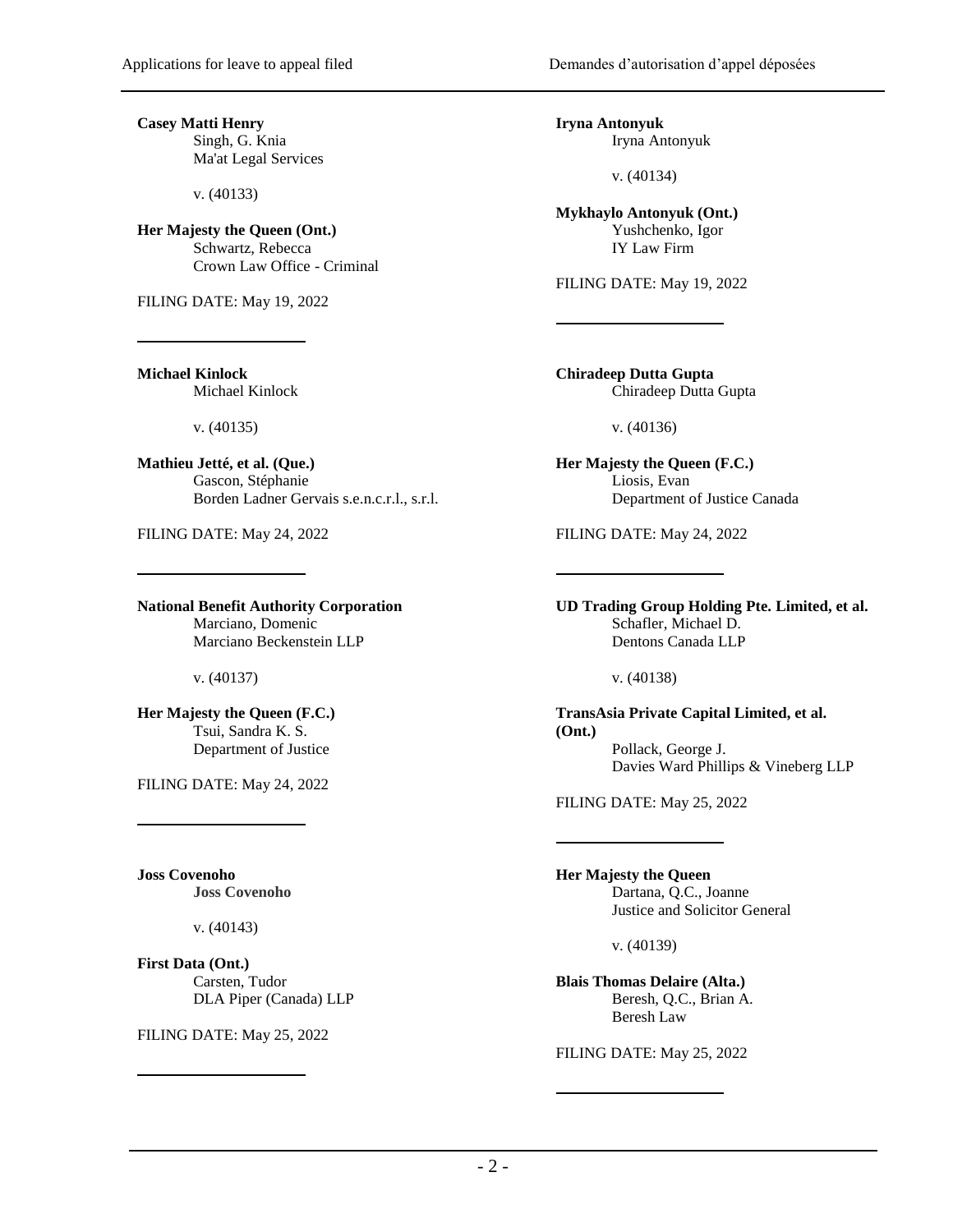**G.S.R. Capital Group Inc.** Parsons, Ryan W. Eyford Partners LLP

v. (40140)

**City of White Rock, et al. (B.C.)** Hildebrand, Paul A. Lidstone & Company

FILING DATE: May 25, 2022

**C.J.**

C.J.

c. (40145)

**G.P. (Qc)** Lalande, Béatrice Lachkar, Lalande, s.e.n.c.r.l.

DATE DE PRODUCTION: le 26 mai 2022

**Triston Brown** Litkowski, Richard Hicks Adams LLP

v. (40141)

**Her Majesty the Queen (Ont.)** Epstein, Jennifer Attorney General of Ontario

FILING DATE: May 25, 2022

**Denis Poirier, et al.** Daigle, François Daigle & Matte, Avocats fiscalistes inc.

v. (40146)

**Mathieu Ambroise, et al. (Qc)** Barrette, Alain Barrette & Associés

DATE DE PRODUCTION: le 26 mai 2022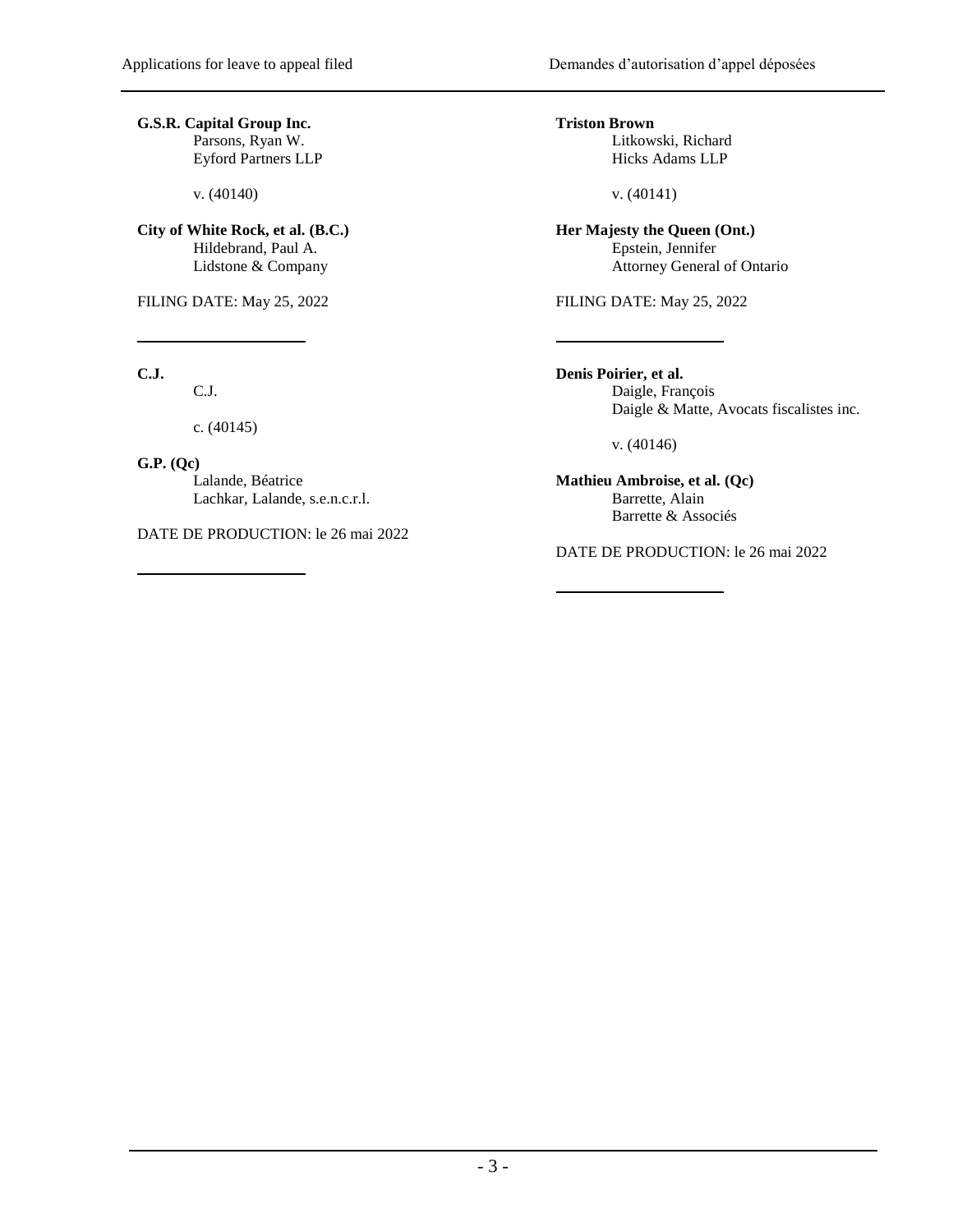#### <span id="page-5-0"></span>**JUNE 16, 2022 / LE 16 JUIN 2022**

### **39761 Jason Gordon Klaus v. Her Majesty the Queen**

(Alta.) (Criminal) (By Leave)\

The motion for an extension of time to serve and file the application for leave to appeal is granted. The application for leave to appeal from the judgment of the Court of Appeal of Alberta (Calgary), Number 1801-0084-A, 2021 ABCA 48, dated February 8, 2021, is remanded to the Court of Appeal for Alberta for disposition in accordance with *Her Majesty the Queen v. Alexandre Bissonnette*, 2022 SCC 23.

(PUBLICATION BAN)

*Charter of Rights* — Constitutional law — Criminal law — Cruel and unusual treatment or punishment — Right to life, liberty and security of person — Provision allowing judge to add one 25-year period for each first degree murder before eligibility for parole — Whether periods of parole ineligibility on each count are to be served concurrently or consecutively — Does s. 745.51 of the *Criminal Code* apply to simultaneous murder convictions at a single trial — Whether s. 745.51 of *Criminal Code* infringes ss. 7, 12 of *Charter — Canadian Charter of Rights and Freedoms*, ss. 7, 12 — *Criminal Code*, R.S.C. 1985, c. C-46, s. 745.51.

Three of Klaus' family members were killed by each being shot in the head, twice. Klaus and Frank, were convicted of three counts of first-degree murder. Klaus and Frank were each given a mandatory life sentence with 25 years of parole ineligibility on each count of murder. The trial judge concluded that parole ineligibility of 50 or 75 years was not justified, and he accordingly directed that Klaus and Frank's periods of parole ineligibility be served concurrently. The majority of the Court of Appeal allowed the Crown's appeals and made an order pursuant to s. 745.51(1) of the *Criminal Code* that the parole ineligibility period of 25 years applicable to the first-degree murder of Monica Klaus was to be served consecutively to the parole ineligibility periods imposed by the trial judge to be served concurrently on the first-degree murders of Gordon and Sandra Klaus. In the result, both Klaus and Frank were subjected to a 50-year term of parole ineligibility.

February 14, 2018 Court of Queen's Bench of Alberta (Macklin J.) [2018 ABQB](https://canlii.ca/t/hqf49) 97

February 8, 2021 Court of Appeal of Alberta (Calgary) (Martin and Watson JJ.A, and Slatter J.A. (dissenting)) [2021 ABCA 48;](https://canlii.ca/t/jd1v1) 1801-0084-A

July 29, 2021 Supreme Court of Canada Mandatory life sentences with 25 years of parole ineligibility on each count of murder; periods of parole ineligibility on each count to be served concurrently

Crown appeal allowed

Motion for an extension of time to serve and file the application for leave to appeal and application for leave to appeal filed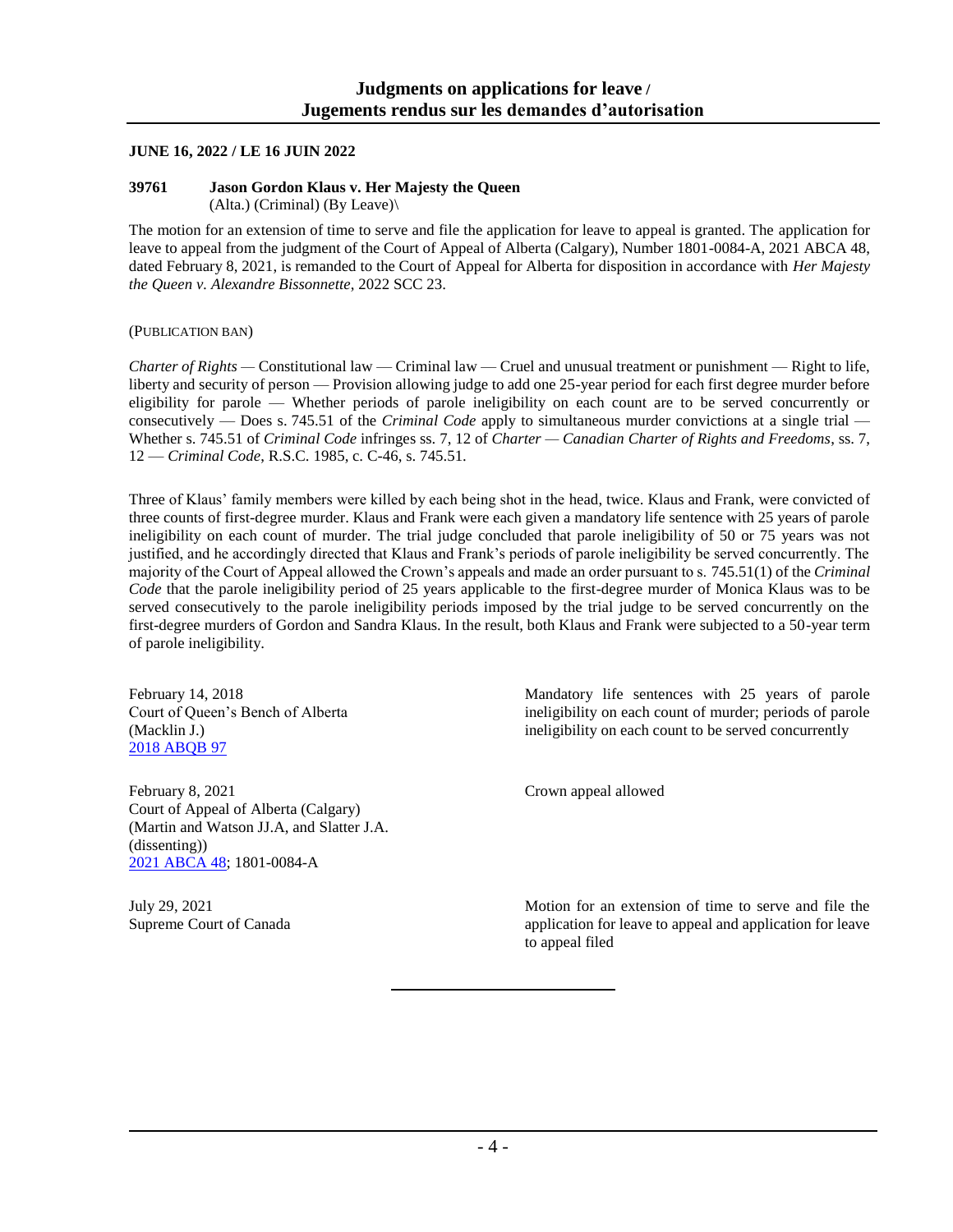### **39761 Jason Gordon Klaus c. Sa Majesté la Reine**

(Alb.) (Criminelle) (Autorisation)

La requête en prorogation de délai de signification et de dépôt de la demande d'autorisation d'appel est accueillie. La demande d'autorisation d'appel de l'arrêt de la Cour d'appel de l'Alberta (Calgary), numéro 1801-0084-A, 2021 ABCA 48, daté du 8 février 2021, est renvoyée à la Cour d'appel de l'Alberta pour qu'elle statue en conformité avec *Sa Majesté la Reine c. Alexandre Bissonnette*, 2022 CSC 23.

#### (INTERDICTION DE PUBLICATION)

*Charte des droits —* Droit constitutionnel — Droit criminel — Traitements ou peines cruels et inusités — Droit à la vie, à la liberté et à la sécurité de la personne — Disposition autorisant le juge à ajouter un délai de 25 ans pour chaque meurtre au premier degré, avant l'admissibilité à la libération conditionnelle — Les périodes d'inadmissibilité à la libération conditionnelle pour chaque chef d'accusation doivent-elles être purgées concurremment ou consécutivement? — L'art. 745.51 du *Code criminel* s'applique-t-il aux déclarations de culpabilité simultanées prononcées dans un même procès? — L'art. 745.51 du *Code criminel* contrevient-il aux art. 7, 12 de la *Charte*? *— Charte canadienne des droits et libertés*, art. 7, 12 — *Code criminel*, L.R.C. 1985, c. C-46, art. 745.51.

Trois des membres de la famille Klaus ont été tués en recevant chacun des balles tirées dans la tête, deux fois. Klaus et Frank ont été déclarés coupables de trois chefs d'accusation de meurtre au premier degré. Klaus et Frank ont chacun été condamné à une peine obligatoire d'emprisonnement à perpétuité assortie de 25 ans de délai préalable à la libération conditionnelle pour chaque chef d'accusation de meurtre. Le juge du procès a conclu que la période d'inadmissibilité à la libération conditionnelle de 50 ou 75 ans n'était pas justifiée, et il a donc ordonné que les périodes d'inadmissibilité aux libérations conditionnelles de Klaus et de Frank soient purgées concurremment. Les juges majoritaires de la Cour d'appel ont accueilli les appels interjetés par la Couronne et rendu une ordonnance, conformément au par. 745.51(1) du *Code criminel*, selon laquelle la période d'inadmissibilité à la libération conditionnelle de 25 ans applicable au meurtre au premier degré de Monica Klaus soit purgée consécutivement aux périodes d'inadmissibilité à la libération conditionnelle imposées par le juge du procès devant être purgées concurremment pour les meurtres au premier degré de Gordon et Sandra Klaus. En définitive, Klaus et Frank ont tous les deux été assujettis à un délai préalable à la libération conditionnelle de 50 ans.

14 février 2018 Cour du banc de la reine de l'Alberta (juge Macklin) [2018 ABQB 97](https://canlii.ca/t/hqf49)

8 février 2021 Cour d'appel de l'Alberta (Calgary) (juges Martin et Watson, et juge Slatter (dissident)) [2021 ABCA 48;](https://canlii.ca/t/jd1v1) 1801-0084-A

29 juillet 2021 Cour suprême du Canada Peines obligatoires d'emprisonnement à perpétuité assorties de 25 ans de période d'inadmissibilité à la libération conditionnelle pour chaque chef d'accusation de meurtre; périodes d'inadmissibilité à la libération conditionnelle pour chaque chef d'accusation devant être purgées concurremment

Appel de la Couronne accueilli

Requête en vue de la prorogation du délai pour signifier et déposer la demande d'autorisation d'appel et demande d'autorisation d'appel déposées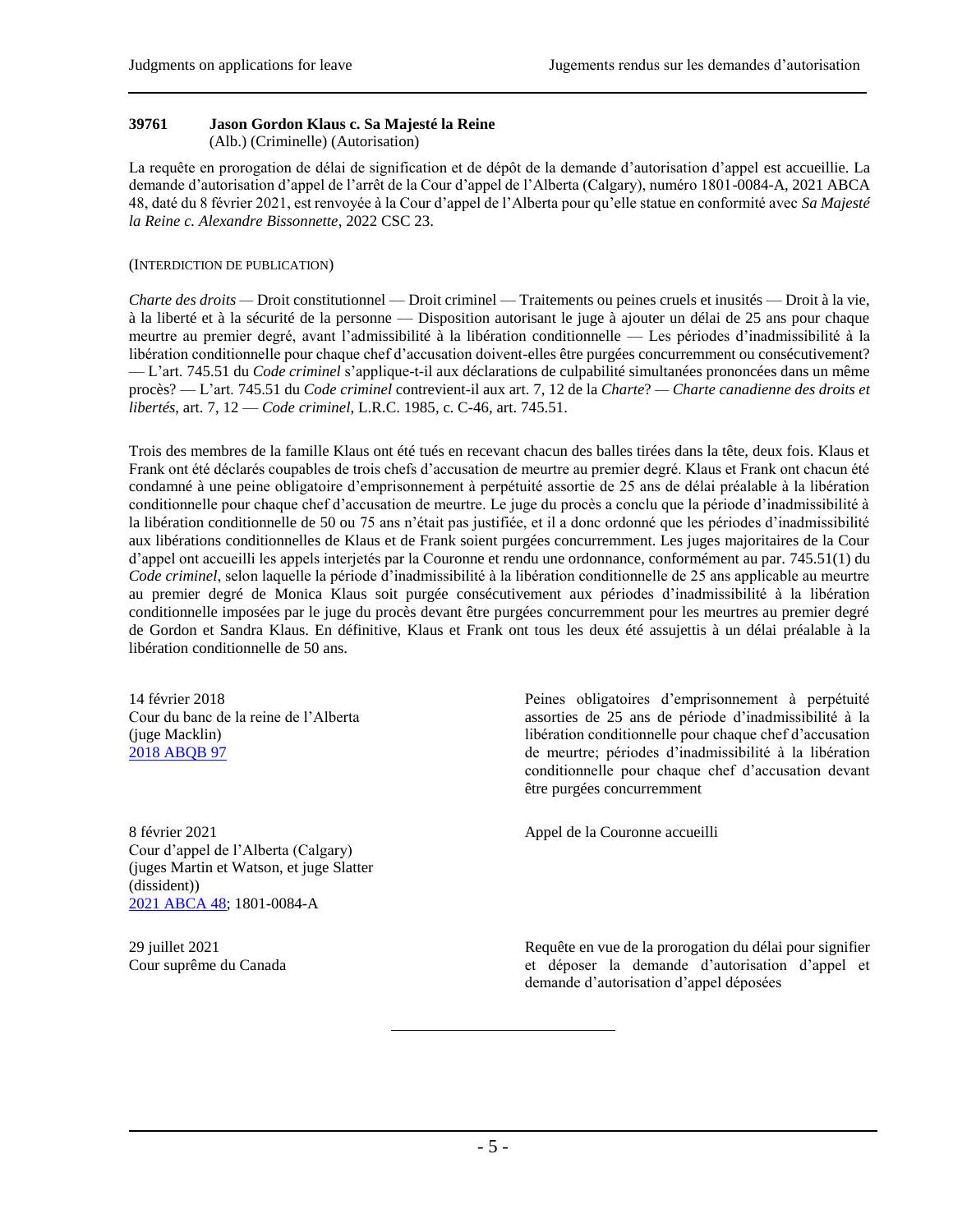### **39789 Joshua Gregory Frank v. Her Majesty the Queen**

(Alta.) (Criminal) (By Leave)

The motion for an extension of time to serve and file the application for leave to appeal is granted. The application for leave to appeal from the judgment of the Court of Appeal of Alberta (Calgary), Number 1801-0083-A, 2021 ABCA 48, dated February 8, 2021, is remanded to the Court of Appeal for Alberta for disposition in accordance with *Her Majesty the Queen v. Alexandre Bissonnette*, 2022 SCC 23.

(PUBLICATION BAN)

*Charter of Rights* — Constitutional law — Criminal law — Cruel and unusual treatment or punishment — Right to life, liberty and security of person — Provision allowing judge to add one 25-year period for each first degree murder before eligibility for parole — Whether periods of parole ineligibility on each count are to be served concurrently or consecutively — Does s. 745.51 of the *Criminal Code* apply to an accused who was simultaneously convicted of multiple murders at a single trial — Whether s. 745.51 of *Criminal Code* is contrary to ss. 7, 12 of *Charter —* Was it open for the Court of Appeal to substitute the sentence it considered appropriate, primarily on the basis that the sentencing judge erred in principle *— Canadian Charter of Rights and Freedoms*, ss. 7, 12 — *Criminal Code*, R.S.C. 1985, c. C-46, s. 745.51.

Three of Klaus' family members were killed by each being shot in the head, twice. Frank and Klaus were convicted of three counts of first-degree murder. Frank and Klaus were each given the mandatory life sentence with 25 years of parole ineligibility on each count of murder. The trial judge concluded that parole ineligibility of 50 or 75 years was not justified, and he accordingly directed that Klaus and Frank's periods of parole ineligibility be served concurrently. The majority of the Court of Appeal allowed the Crown's appeals and made an order pursuant to s. 745.51(1) of the *Criminal Code* that the parole ineligibility period of 25 years applicable to the first-degree murder of Monica Klaus was to be served consecutively to the parole ineligibility periods imposed by the trial judge to be served concurrently on the first-degree murders of Gordon and Sandra Klaus. In the result, both Klaus and Frank were subjected to a 50-year term of parole ineligibility.

February 14, 2018 Court of Queen's Bench of Alberta (Macklin J.) [2018 ABQB 97](https://canlii.ca/t/hqf49)

February 8, 2021 Court of Appeal of Alberta (Calgary) (Martin and Watson JJ.A, and Slatter J.A. (dissenting)) [2021 ABCA 48;](https://canlii.ca/t/jd1v1) 1801-0083-A

August 13, 2021 Supreme Court of Canada Mandatory life sentences with 25 years of parole ineligibility on each count of murder; periods of parole ineligibility on each count to be served concurrently

Crown appeal allowed

Motion for an extension of time to serve and file the application for leave to appeal and application for leave to appeal filed

#### **39789 Joshua Gregory Frank c. Sa Majesté la Reine** (Alb.) (Criminelle) (Autorisation)

La requête en prorogation de délai de signification et de dépôt de la demande d'autorisation d'appel est accueillie. La demande d'autorisation d'appel de l'arrêt de la Cour d'appel de l'Alberta (Calgary), numéro 1801-0083-A, 2021 ABCA 48, daté du 8 février 2021, est renvoyée à la Cour d'appel de l'Alberta pour qu'elle statue en conformité avec *Sa Majesté la Reine c. Alexandre Bissonnette*, 2022 CSC 23.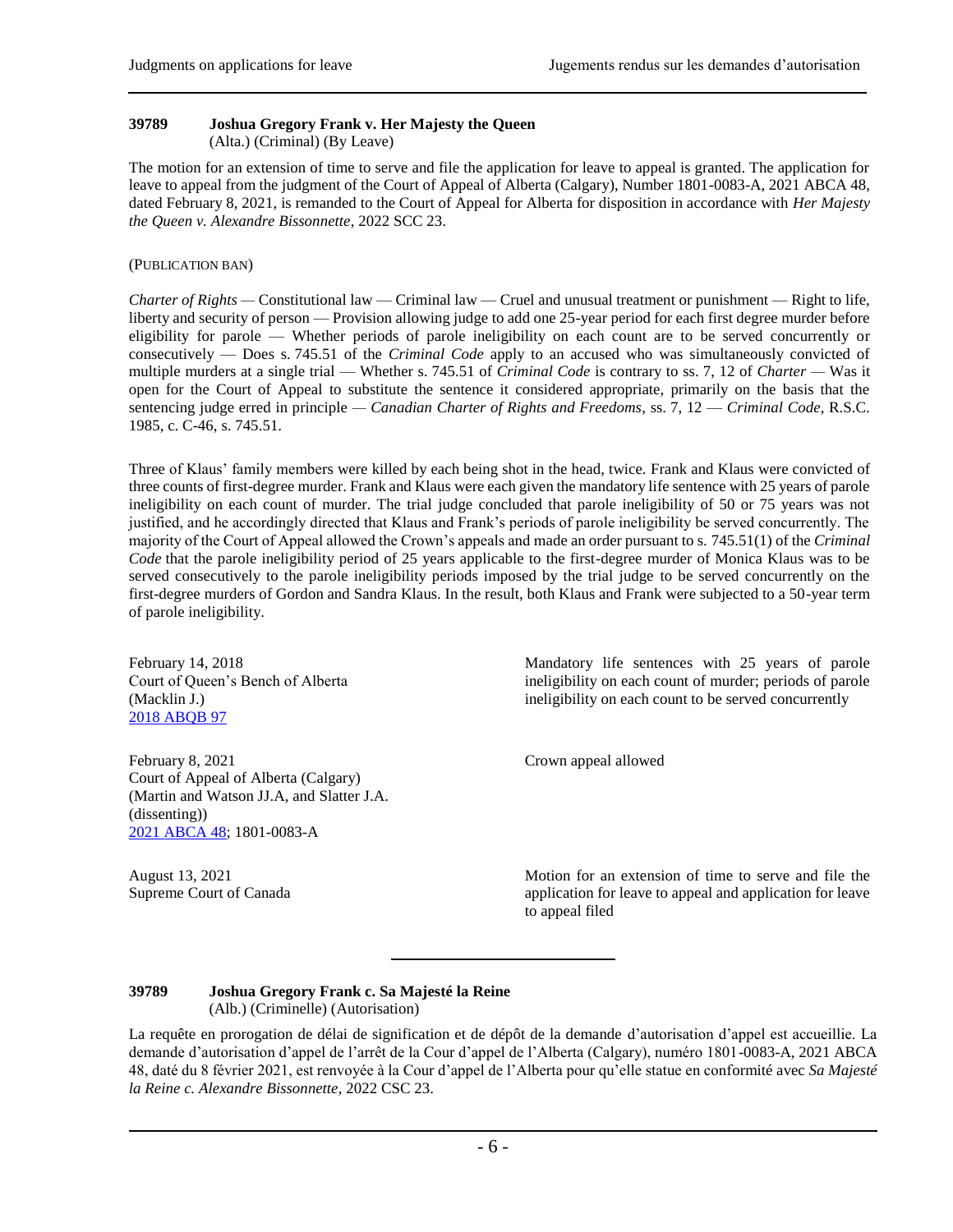(INTERDICTION DE PUBLICATION)

*Charte des droits* — Droit constitutionnel — Droit criminel — Traitements ou peines cruels et inusités — Droit à la vie, à la liberté et à la sécurité de la personne — Disposition autorisant le juge à ajouter un délai de 25 ans pour chaque meurtre au premier degré, avant l'admissibilité à la libération conditionnelle — Les périodes d'inadmissibilité à la libération conditionnelle pour chaque chef d'accusation doivent-elles être purgées concurremment ou consécutivement? — L'art. 745.51 du *Code criminel* s'applique-t-il à un accusé qui a été déclaré coupable simultanément de meurtres multiples dans un seul procès? — L'art. 745.51 du *Code criminel* est-il contraire aux art. 7, et 12 de la *Charte*? *—* La Cour d'appel pouvait-elle substituer la peine qu'elle jugeait appropriée, principalement au motif que le juge du procès a commis une erreur de principe? *— Charte canadienne des droits et libertés*, art. 7, 12 *— Code criminel*, L.R.C. 1985, c. C 46, art. 745.51.

Trois des membres de la famille Klaus ont été tués en recevant chacun des balles tirées dans la tête, deux fois. Frank et Klaus ont été déclarés coupables de trois chefs d'accusation de meurtre au premier degré. Frank et Klaus ont chacun été condamné à une peine obligatoire d'emprisonnement à perpétuité assortie de 25 ans de délai préalable à la libération conditionnelle pour chaque chef d'accusation de meurtre. Le juge du procès a conclu que la période d'inadmissibilité à la libération conditionnelle de 50 ou 75 ans n'était pas justifiée, et il a donc ordonné que les périodes d'inadmissibilité aux libérations conditionnelles de Klaus et de Frank soient purgées concurremment. Les juges majoritaires de la Cour d'appel ont accueilli les appels interjetés par la Couronne et rendu une ordonnance, conformément au par. 745.51(1) du *Code criminel*, selon laquelle la période d'inadmissibilité à la libération conditionnelle de 25 ans applicable au meurtre au premier degré de Monica Klaus soit purgée consécutivement aux périodes d'inadmissibilité à la libération conditionnelle imposées par le juge du procès devant être purgées concurremment pour les meurtres au premier degré de Gordon et Sandra Klaus. En définitive, Klaus et Frank ont tous les deux été assujettis à un délai préalable à la libération conditionnelle de 50 ans.

14 février 2018 Cour du banc de la reine de l'Alberta (juge Macklin) [2018 ABQB 97](https://canlii.ca/t/hqf49)

8 février 2021 Cour d'appel de l'Alberta (Calgary) (juges Martin et Watson, et juge Slatter (dissident)) [2021 ABCA 48;](https://canlii.ca/t/jd1v1) 1801-0083-A

13 août 2021 Cour suprême du Canada Peines obligatoires d'emprisonnement à perpétuité assorties de 25 ans de période d'inadmissibilité à la libération conditionnelle pour chaque chef d'accusation de meurtre; périodes d'inadmissibilité à la libération conditionnelle pour chaque chef d'accusation devant être purgées concurremment

Appel de la Couronne accueilli

Requête en vue de la prorogation du délai pour signifier et déposer la demande d'autorisation d'appel et demande d'autorisation d'appel déposées

#### **40031 Sonic Holdings Ltd. v. Thomas Charles Savage** (B.C.) (Civil) (By Leave)

The application for leave to appeal from the judgment of the Court of Appeal for British Columbia (Vancouver), Number CA46483, 2021 BCCA 441, dated November 23, 2021, is dismissed with costs.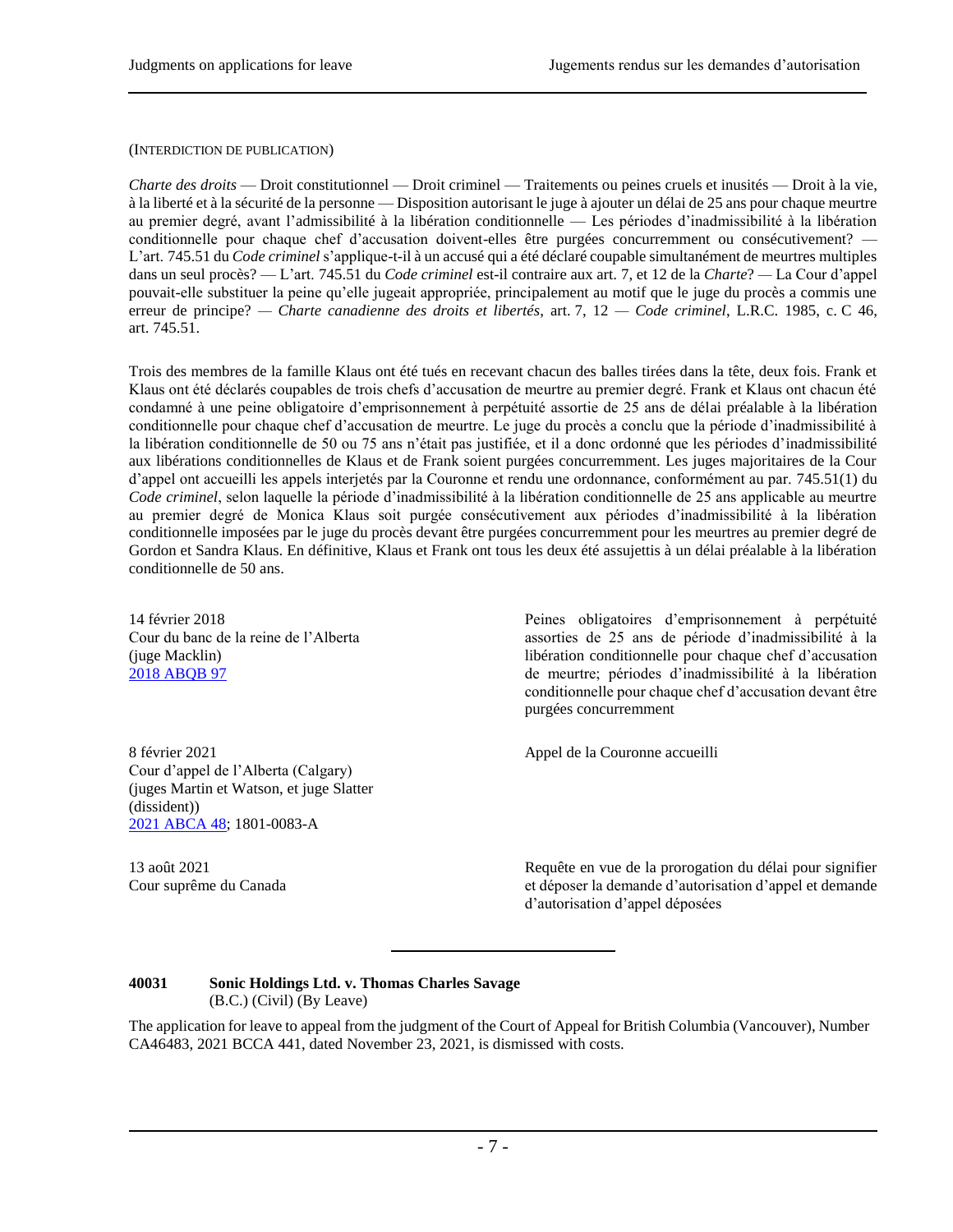Commercial law — Corporations — Directors — Fiduciary duty — Conflict of interest — Whether a contract can be procedurally and substantively "fair and reasonable to the company" pursuant to s. 150(1) or (2) of the *Business Corporations Act*, S.B.C. 2002, c. 57, if a director has not satisfied his common law duties to (i) make full disclosure of all material facts; (ii) obtain the beneficiary's informed consent and (iii) maintain records enabling him to account to the beneficiary for the conflicted transaction — Whether the fiduciary bears the onus of satisfying the statutory test which allows him to avoid his obligation to account for profits received from a contract or transaction in which he has an interest which conflicts with the interests of the company — If so, what is required of the fiduciary to discharge that onus?

The applicant, Sonic Holdings Ltd., brought an action against the respondent, Thomas Savage, for breach of fiduciary duties owed as an officer and director of Sonic Drill Systems Inc., a closely held corporation that the respondent managed and operated for two equal shareholders. The Supreme Court of British Columbia dismissed the applicant's claim. The British Columbia Court of Appeal unanimously dismissed the applicant's appeal from the dismissal of the claim.

October 1, 2019 Supreme Court of British Columbia (Watchuk J.) [2019 BCSC 1669](https://canlii.ca/t/j2nn7)

November 23, 2021 Court of Appeal for British Columbia (Vancouver) (Saunders, Fitch and Butler JJ.A.) [2021 BCCA 441](https://canlii.ca/t/jklt7)

January 21, 2022 Supreme Court of Canada Action dismissed

Appeal dismissed

Application for leave to appeal filed

# **40031 Sonic Holdings Ltd. c. Thomas Charles Savage**

(C.-B.) (civile) (sur autorisation)

La demande d'autorisation d'appel de l'arrêt de la Cour d'appel de la Colombie-Britannique (Vancouver), numéro CA46483, 2021 BCCA 441, daté du 23 novembre 2021, est rejetée avec dépens.

Droit commercial — Sociétés par actions — Administrateurs — Obligation fiduciaire — Conflit d'intérêts — Un contrat peut-il être [traduction] « raisonnable et juste pour la société » aux termes du par. 150(1) ou (2) de la *Business Corporations Act*, S.B.C. 2002, c. 57, sur le plan de la procédure et du fond, si un administrateur n'a pas satisfait aux obligations qui lui incombe en vertu de la common law, soit (i) de divulguer tous les faits importants; (ii) d'obtenir le consentement éclairé du bénéficiaire et (iii) de tenir des registres lui permettant de rendre compte au bénéficiaire de l'opération faisant l'objet du conflit ? — Incombe-t-il au fiduciaire le fardeau de satisfaire au critère d'origine législative lui permettant d'éviter son obligation de rendre compte des profits reçus à partir de contrats ou d'opérations dans lesquels il a un intérêt qui entre en conflit avec les intérêts de la société ? — Dans l'affirmative, quelles mesures doit prendre le fiduciaire pour satisfaire à ce fardeau ?

La demanderesse, Sonic Holdings Ltd., a intenté une action contre l'intimé, Thomas Savage, pour manquement aux obligations fiduciaires qui lui incombent en tant que dirigeant et administrateur de Sonic Drill Systems Inc., une société par actions fermée que l'intimé gérait et dirigeait au nom de deux actionnaires en parts égales. La Cour suprême de la Colombie-Britannique a rejeté la demande de la demanderesse. La Cour d'appel de la Colombie-Britannique à l'unanimité a rejeté l'appel interjeté par la demanderesse contre le rejet de sa demande.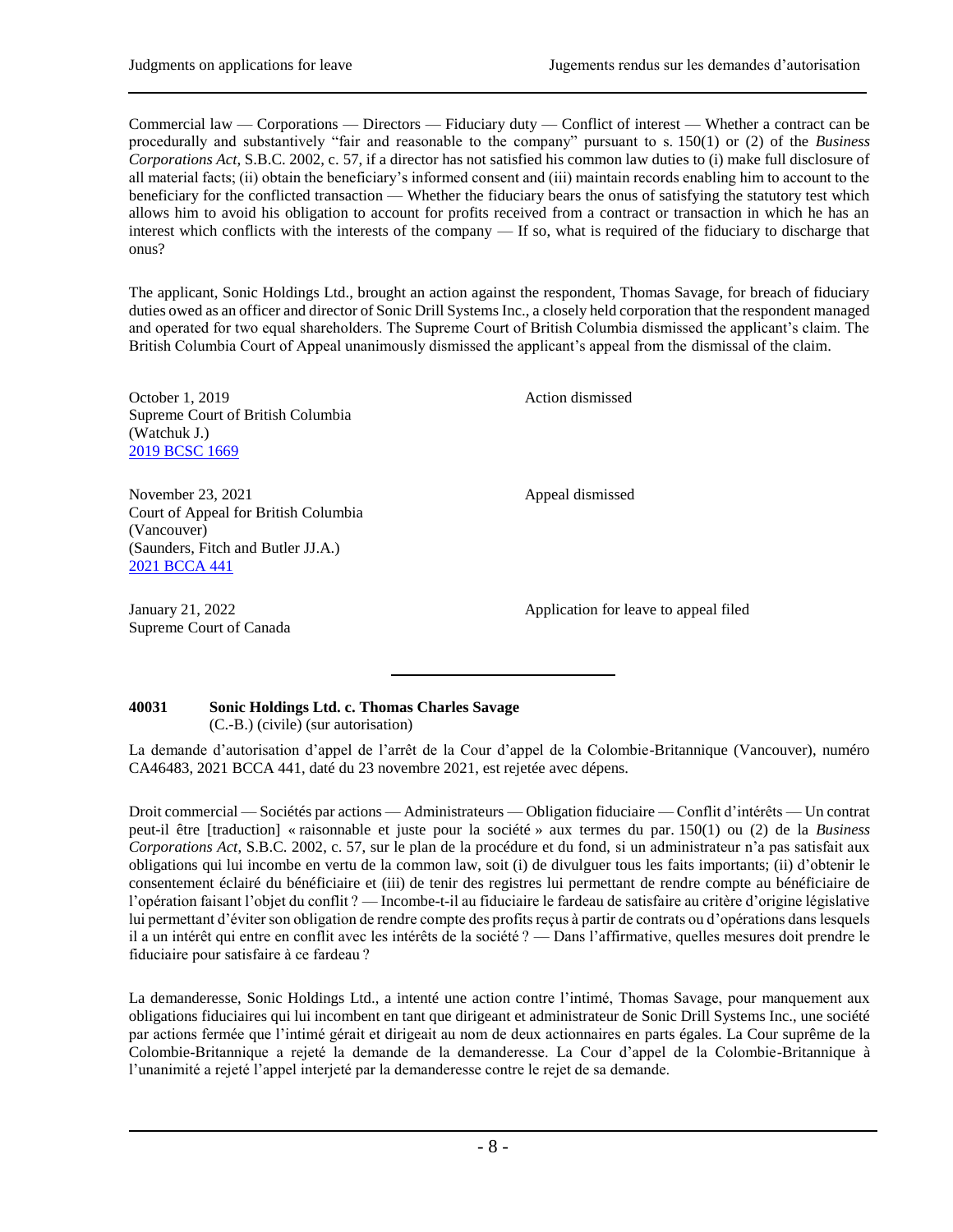1 er octobre 2019 Cour suprême de la Colombie-Britannique (juge Watchuk) [2019 BCSC 1669](https://canlii.ca/t/j2nn7)

23 novembre 2021 Cour d'appel de la Colombie-Britannique (Vancouver) (juges Saunders, Fitch et Butler) [2021 BCCA 441](https://canlii.ca/t/jklt7)

21 janvier 2022 Cour suprême du Canada L'action est rejetée.

L'appel est rejeté.

La demande d'autorisation d'appel est présentée.

**39903 D. O. v. C. J.** (N.B.) (Civil) (By Leave)

It is not necessary to consider the motion for an extension of time to serve and file the response to the application for leave to appeal. The application for leave to appeal from the judgment of the Court of Appeal of New Brunswick, Number 25-20-CA, dated July 9, 2021, is dismissed with costs.

(PUBLICATION BAN ON PARTY)

Family law — Custody — Variation — Whether it was lawful for the trial judge to push the trial — Whether it was lawful for the trial judge to omit forensic medical evidence — Whether it was lawful for the trial judge to refuse to adjourn the matter.

The parties had a short relationship from which a child was born. They agreed to a custodial arrangement whereby they had joint custody of the child and primary care was with the applicant. This was confirmed by a consent order. Two years later, the applicant filed a motion to change seeking sole custody and a termination the respondent's access or to have access supervised. The respondent opposed the request and also asked for sole custody of the child. Subsequently, the applicant withdrew the motion to change, but the respondent maintained a request for sole custody. A judge of the Court of Queen's Bench determined that there had been a change in circumstances regarding the existing custody arrangement and it was in the best interests of the child for custody to be changed to the respondent. The applicant filed a notice of appeal and after numerous requests for extensions of time, the appeal was perfected and scheduled to be heard. The applicant filed a notice of discontinuance, but the next day sought to cancel the discontinuance and reinstate the appeal. The Court of Appeal dismissed the applicant's motion to reinstate the appeal, which in effect dismissed an extension of time to file the appeal.

February 25, 2020 Court of Queen's Bench of New Brunswick (Bélanger-Richard J.) 2020 NBQB 50; FDSJ 181-2014

July 9, 2021 Court of Appeal of New Brunswick (Quigg J.A.) 25-20-CA (unreported)

Respondent granted sole custody of child

Motion for permission to reinstate appeal, dismissed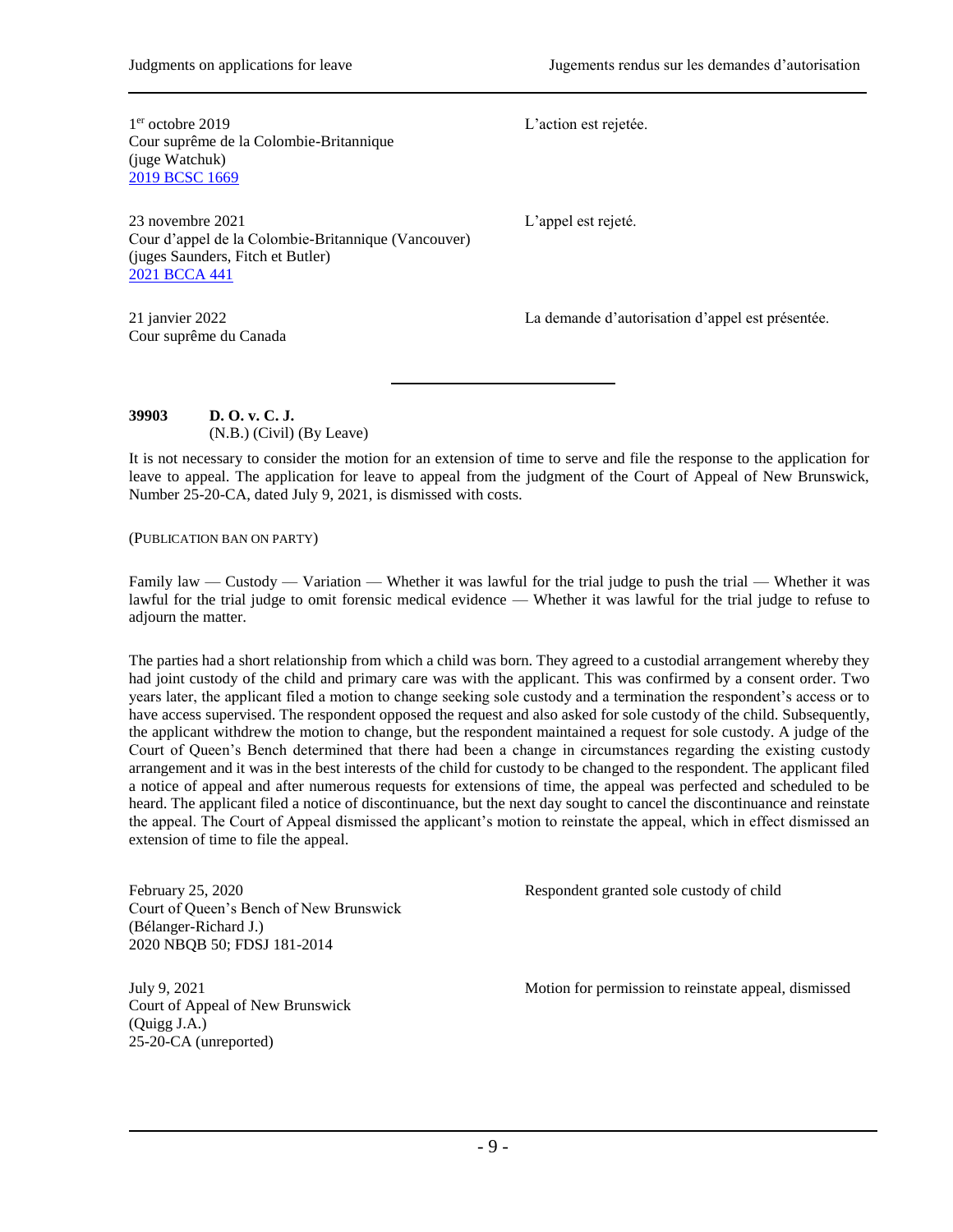August 9, 2021 Supreme Court of Canada Application for leave to appeal filed

**39903 D. O. c. C. J.** (N.-B.) (civile) (sur autorisation)

Il n'est pas nécessaire d'examiner la requête en prorogation du délai de signification et de dépôt de la réponse à la demande d'autorisation d'appel. La demande d'autorisation d'appel de l'arrêt de la Cour d'appel du Nouveau-Brunswick, numéro 25-20-CA, daté du 9 juillet 2021, est rejetée avec dépens.

(ORDONNANCE DE NON-PUBLICATION VISANT UNE PARTIE)

Droit de la famille — Garde — Modification — La juge de première instance pouvait-elle légalement aller de l'avant hâtivement avec le procès ? — La juge de première instance pouvait-elle légalement omettre des éléments de preuve médicolégale ? — La juge de première instance pouvait-elle légalement refuser d'ajourner l'affaire ?

Les parties ont entretenu une relation de courte durée à la suite de laquelle est né un enfant. Les parties ont convenu d'une entente relative à la garde, suivant laquelle elles avaient la garde conjointe de l'enfant et la demanderesse en assurait les soins primaires. Cette entente a été confirmée par une ordonnance sur consentement. Deux ans plus tard, la demanderesse a déposé une requête en modification de l'ordonnance, demandant que la garde exclusive de l'enfant lui soit accordée et qu'il soit mis fin aux droits de visite de l'intimé ou que les visites avec ce dernier soient supervisées. L'intimé a contesté la demande et a également demandé la garde exclusive de l'enfant. La demanderesse a subséquemment retiré sa requête en modification, mais l'intimé a maintenu sa demande de garde exclusive. Une juge de la Cour du Banc de la Reine a décidé qu'il y avait eu un changement de circonstances concernant l'entente relative à la garde existante et qu'il était dans l'intérêt de l'enfant que l'ordonnance soit modifiée pour que l'intimé ait la garde de l'enfant. La demanderesse a déposé un avis d'appel et à la suite de nombreuses demandes de prorogation du délai, l'appel a été mis en état et la date d'audition de l'appel a été fixée. La demanderesse a déposé un avis de désistement, mais le lendemain elle a demandé l'annulation de celui-ci et le rétablissement de l'appel. La Cour d'appel a rejeté la requête de la demanderesse visant à rétablir l'appel, ce qui a eu pour effet de rejeter sa demande de prorogation du délai de dépôt de l'appel.

25 février 2020 Cour du Banc de la Reine du Nouveau-Brunswick (juge Bélanger-Richard) 2020 NBQB 50; FDSJ 181-2014

9 juillet 2021 Cour d'appel du Nouveau-Brunswick (juge Quigg) 25-20-CA (non publié)

9 août 2021 Cour suprême du Canada La garde exclusive de l'enfant est accordée à l'intimé.

La requête sollicitant l'autorisation de rétablir l'appel est rejetée.

La demande d'autorisation d'appel est présentée.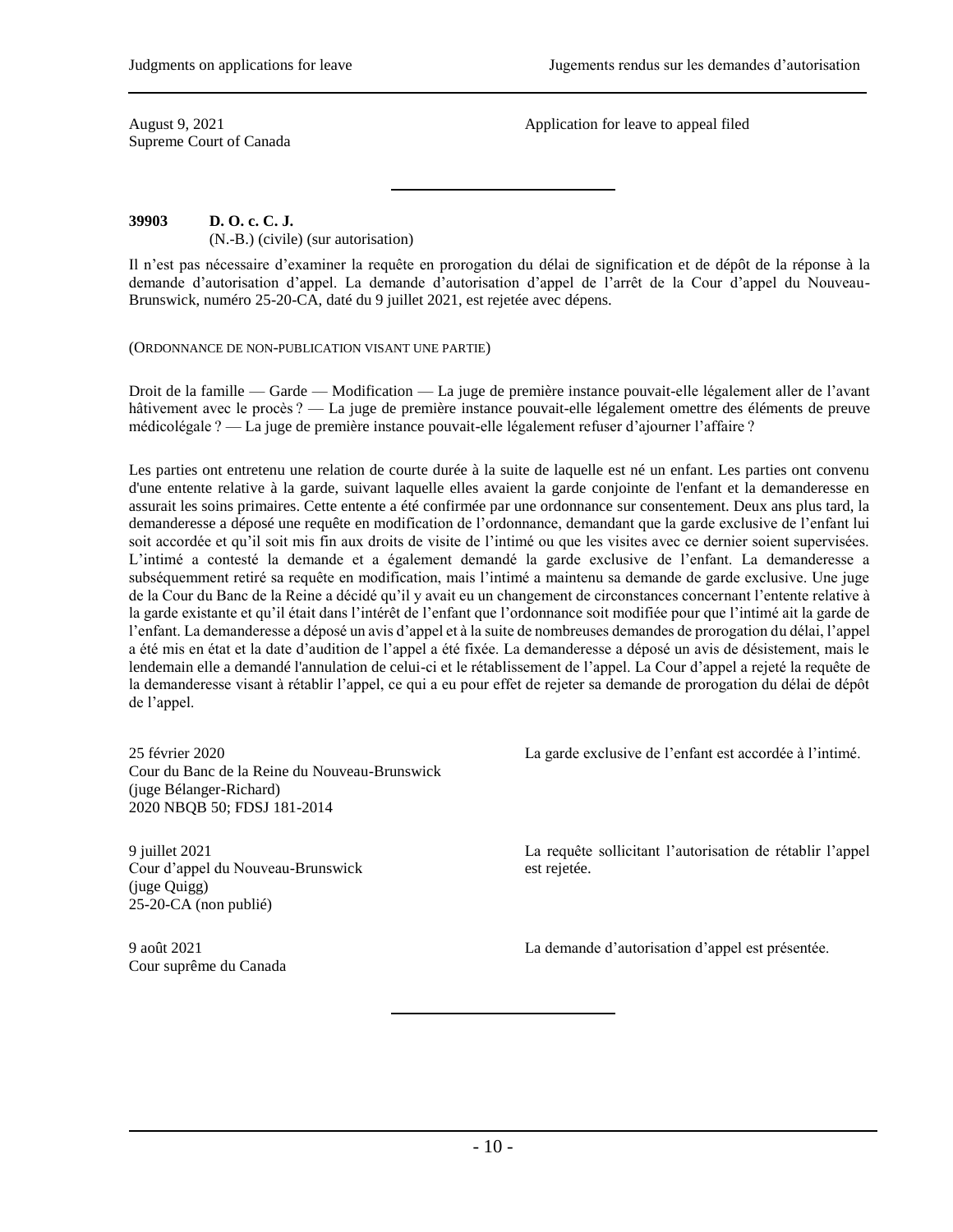#### **39979 Alain Gravel and Canadian Broadcasting Corporation v. Lee Lalli** (Que.) (Civil) (By Leave)

The application for leave to appeal from the judgment of the Court of Appeal of Quebec (Montréal), Number 500-09- 027876-184, 2021 QCCA 1549, dated October 21, 2021, is dismissed with costs.

Civil liability — Defamation — Public affairs program featuring investigative journalism broadcast on various platforms — Story on real estate transactions related to land on island of Montréal linking former owner to organized crime — Manner in which general impression should be incorporated into analysis of journalistic process — Standard that courts should apply to assess general impression through concept of fault — Whether investigative journalist can still communicate findings made with "reasonable certainty" based on verified facts, without having court-established certainty ⸺ *Civil Code of Québec*, arts. 3, 35 and 1457 ⸺ *Charter of human rights and freedoms*, CQLR, c. C-12, s. 4.

The applicant Alain Gravel is a journalist employed by the applicant Canadian Broadcasting Corporation (CBC), a federal Crown corporation that acts as a public broadcaster on a number of platforms, such as television, radio and the Internet. Mr. Gravel hosted a television program called "Enquête", which was a public affairs program featuring investigative journalism that was broadcast on the CBC from 2007 to 2015. For the purposes of that program, Mr. Gravel conducted a journalistic investigation concerning land that was the site of a former Catholic orphanage and that had been owned by Fondation Villa Notre-Dame-de-Grâce. The land had been purchased in 2003 by the respondent, Mr. Lalli, a businessman who was the sole shareholder of a corporation specializing in underground distribution networks. Mr. Lalli had purchased the land for a total of \$1,850,000 for tax purposes, through two acts of sale. The first parcel of the land in question was resold in 2003 for \$2,000,000, and the second was resold to a real estate developer in 2006 for \$1,500,000. That land was ultimately resold by the developer in November 2007 for \$4,550,000. The investigation was the subject of a story called "Terrain miné par la mafia", which was shown on the Enquête program on March 7, 2013. It was later released on various CBC platforms. In response to the broadcast of that story, Mr. Lalli brought an action in defamation against the applicants. He believed that the story falsely linked him to organized crime (the mafia), that it contained inaccuracies about his involvement in the various real estate transactions related to the land and that it violated the standards of professional journalism. The Superior Court dismissed Mr. Lalli's application, and the Court of Appeal allowed the appeal, set aside the trial judgment and ordered the applicants to pay Mr. Lalli \$60,000 in moral damages.

September 10, 2018 Quebec Superior Court (Granosik J.) [2018 QCCS 3927](https://www.canlii.org/fr/qc/qccs/doc/2018/2018qccs3927/2018qccs3927.pdf)

October 21, 2021 Quebec Court of Appeal (Montréal) (Vauclair, Rancourt and Fournier JJ.A.) [2021 QCCA 1549](https://www.canlii.org/fr/qc/qcca/doc/2021/2021qcca1549/2021qcca1549.pdf)

December 17, 2021 Supreme Court of Canada Application dismissed

Appeal allowed

Application for leave to appeal filed

#### **39979 Alain Gravel et Société Radio-Canada c. Lee Lalli** (Qc) (Civile) (Autorisation)

La demande d'autorisation d'appel de l'arrêt de la Cour d'appel du Québec (Montréal), numéro 500-09-027876-184, 2021 QCCA 1549, daté du 21 octobre 2021, est rejetée avec dépens.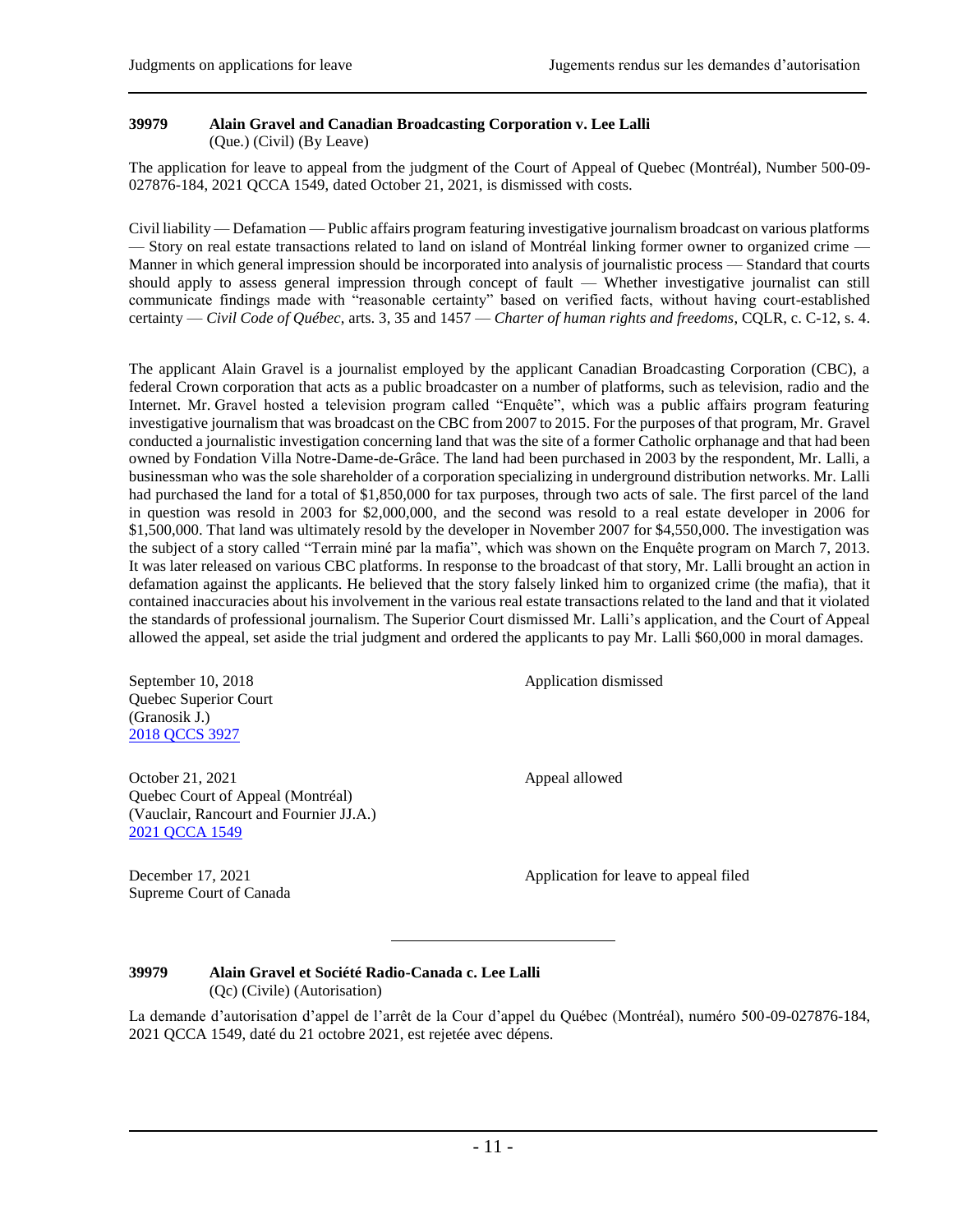Responsabilité civile — Diffamation — Émission d'affaires publiques consacrée au journalisme d'enquête diffusée sur diverses plateformes — Reportage relatif à des transactions immobilières concernant un terrain situé sur l'Île-de-Montréal liant un ancien propriétaire au crime organisé — Comment l'impression générale doit-elle s'intégrer dans l'analyse de la démarche journalistique? — Quelle est la norme que les tribunaux devraient appliquer pour évaluer l'impression générale à travers la notion de faute? — Le journaliste d'enquête peut-il encore diffuser les conclusions auxquelles il arrive avec une « certitude raisonnable » à partir des faits vérifiés, sans avoir une certitude judiciaire? ⸺ *Code civil du Québec*, art. 3, 35, 1457 ⸺ *Charte des droits et libertés de la personne*, RLRQ c C-12, art. 4.

Le demandeur, M. Alain Gravel est un journaliste salarié à l'emploi de la demanderesse, la Société Radio Canada (SRC), société d'État de la Couronne fédérale qui agit comme diffuseur public sur plusieurs plateformes telles que la télévision, la radio et l'Internet. M. Gravel est animateur de l'émission de télévision « Enquête », une émission d'affaires publique consacrée au journalisme d'enquête diffusé sur les ondes de la SRC de 2007 à 2015. Dans cadre de cette émission, M. Gravel a mené une enquête journalistique sur un terrain abritant un ancien orphelinat catholique appartenant à la Fondation Villa Notre-Dame-de-Grâce qui a été acquis en 2003 par l'intimé M. Lalli, un homme d'affaires, unique actionnaire d'une société spécialisée dans les réseaux de distribution souterrains. M. Lalli a fait l'acquisition de ce terrain par le biais de deux actes de vente pour des fins fiscales pour un moment total de 1 850 000\$. La première parcelle de ce terrain a été revendue en 2003 pour la somme de 2 000 000\$ et la seconde parcelle sera éventuellement revendue à un développeur immobilier pour la somme de 1 500 000\$ en 2006. Ce terrain sera éventuellement revendu par le développeur en novembre 2007 pour la somme de 4 550 000\$. L'enquête a fait l'objet d'un reportage intitulé « Terrain miné par la mafia » qui a été diffusé dans le cadre de l'émission Enquête le 7 mars 2013. Elle a par la suite été diffusée sur diverses plateformes de la SRC. Des suites de la diffusion de ce reportage, M. Lalli a intenté une action en diffamation contre les demandeurs. M. Lalli estime que ce reportage le lie faussement au crime organisé (la mafia), qu'il contient des inexactitudes quant à son implication dans les diverses transactions immobilières relatives au terrain et qu'il contrevient aux normes journalistiques professionnelles. La Cour supérieure a rejeté la demande de M. Lalli et la Cour d'appel a accueilli l'appel, a renversé le jugement de première instance et a condamné les demandeurs au paiement de 60 000\$ à titre de dommage moral au bénéfice de M. Lalli.

Le 10 septembre 2018 Cour supérieure du Québec (Le juge Granosik) [2018 QCCS 3927](https://www.canlii.org/fr/qc/qccs/doc/2018/2018qccs3927/2018qccs3927.pdf)

Le 21 octobre 2021 Cour d'appel du Québec (Montréal) (Les juges Vauclair, Rancourt et Fournier) [2021 QCCA 1549](https://www.canlii.org/fr/qc/qcca/doc/2021/2021qcca1549/2021qcca1549.pdf)

Le 17 décembre 2021 Cour suprême du Canada Demande rejetée.

Appel accueilli.

Demande d'autorisation d'appel déposée

#### **40059 Ugo Fredette v. Her Majesty the Queen** (Que.) (Criminal) (By Leave)

The application for leave to appeal from the judgment of the Court of Appeal of Quebec (Montréal), Number 500-10- 007211-194, 2021 QCCA 1844, dated December 10, 2021, is dismissed.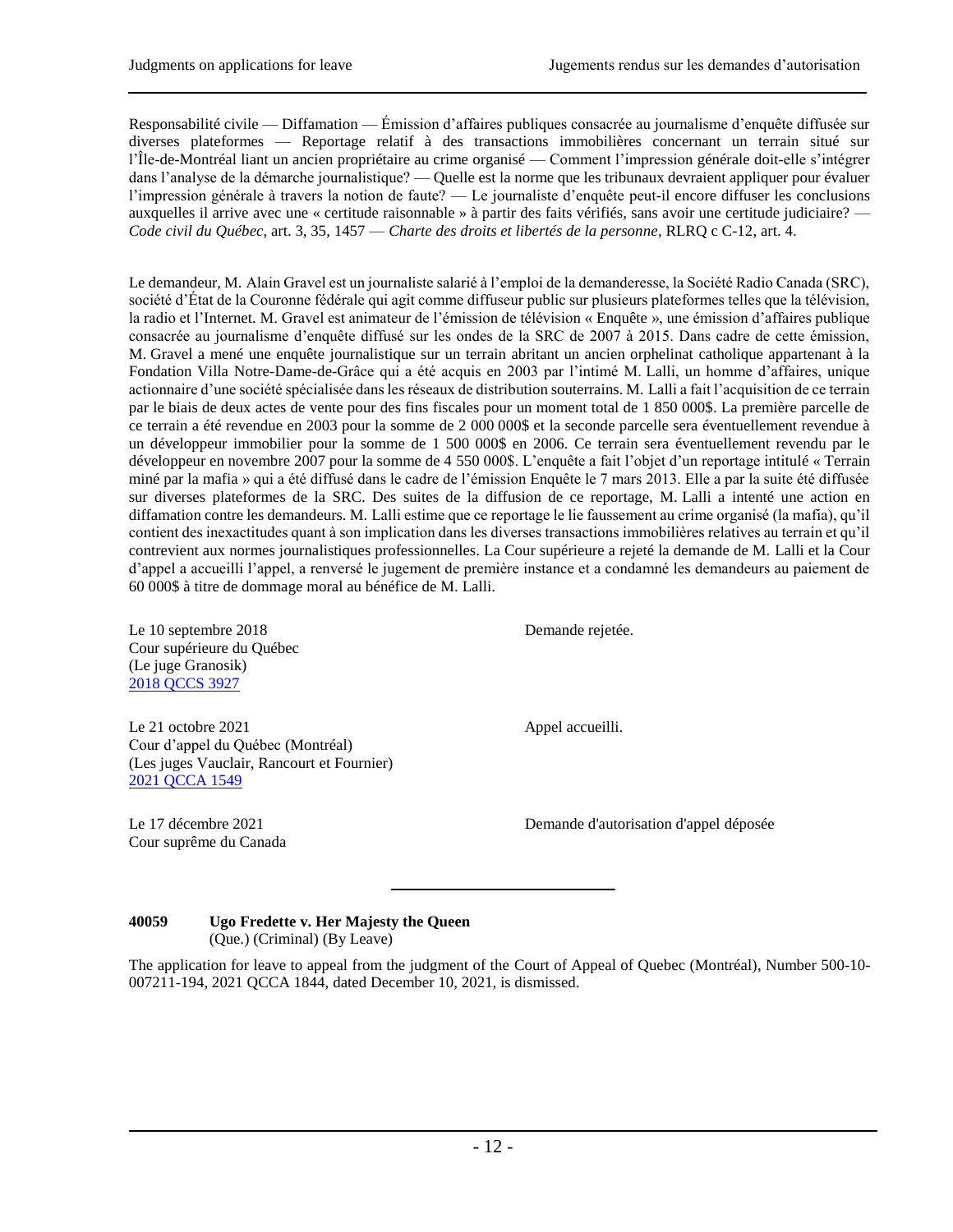(PUBLICATION BAN IN CASE)

Criminal law — Charge to jury — Unanimity — First degree murder — Whether Quebec Court of Appeal erred in law in finding that trial judge had properly instructed jurors by telling them that they had to be unanimous about verdict but that they did not have to be unanimous about whether, in case of first victim, predicate offence for first degree murder was forcible confinement or criminal harassment, or about whether, in case of second victim, murder was first degree murder because it was planned or because of commission of predicate offence of forcible confinement.

Following a trial presided over by Lachance J. of the Superior Court, a jury convicted Mr. Fredette of two counts of first degree murder. The trial judge instructed the jurors that they had to be unanimous about the verdict in order to convict the accused but that they did not have to be unanimous about which offence was the predicate offence for the first victim's murder or, in the case of the second victim, about whether the murder was first degree murder because it was planned or because of the commission of the predicate offence of forcible confinement. The Court of Appeal dismissed the appeal, finding that the principles in *R. v. Thatcher*, [1987] 1 S.C.R. 652, were capable of a formulation that extended beyond questions of participation and that a jury need not be unanimous with respect to alternative legal routes to a guilty verdict.

October 19, 2019 Quebec Superior Court (Lachance J.) 700-01-160794-171

December 10, 2021 Quebec Court of Appeal (Montréal) (Vauclair, Healy and Hamilton JJ.A.) [2021 QCCA 1844](https://www.canlii.org/en/qc/qcca/doc/2021/2021qcca1844/2021qcca1844.html?autocompleteStr=2021%20qcca%201844&autocompletePos=1) (500-10-007211-194)

February 8, 2022 Supreme Court of Canada Guilty verdicts returned by jury on two counts of first degree murder

Appeal dismissed

Application for leave to appeal filed

#### **40059 Ugo Fredette c. Sa Majesté la Reine** (Qc) (Criminelle) (Autorisation)

La demande d'autorisation d'appel de l'arrêt de la Cour d'appel du Québec (Montréal), numéro 500-10-007211-194, 2021 QCCA 1844, daté du 10 décembre 2021, est rejetée.

(ORDONNANCE DE NON-PUBLICATION DANS LE DOSSIER)

Droit criminel — Exposé au jury — Unanimité — Meurtre au premier degré — La Cour d'appel du Québec a-t-elle erré en droit en jugeant conformes les directives de la juge de première instance qui mentionnaient aux jurés qu'ils devaient être unanimes sur le verdict, mais n'avaient pas à être unanimes à savoir s'il s'agissait d'un meurtre au premier degré via la présence concomitante de séquestration ou de harcèlement criminel concernant la première victime, et s'il s'agissait d'un meurtre au premier degré via la préméditation ou la présence concomitante de séquestration concernant la seconde victime?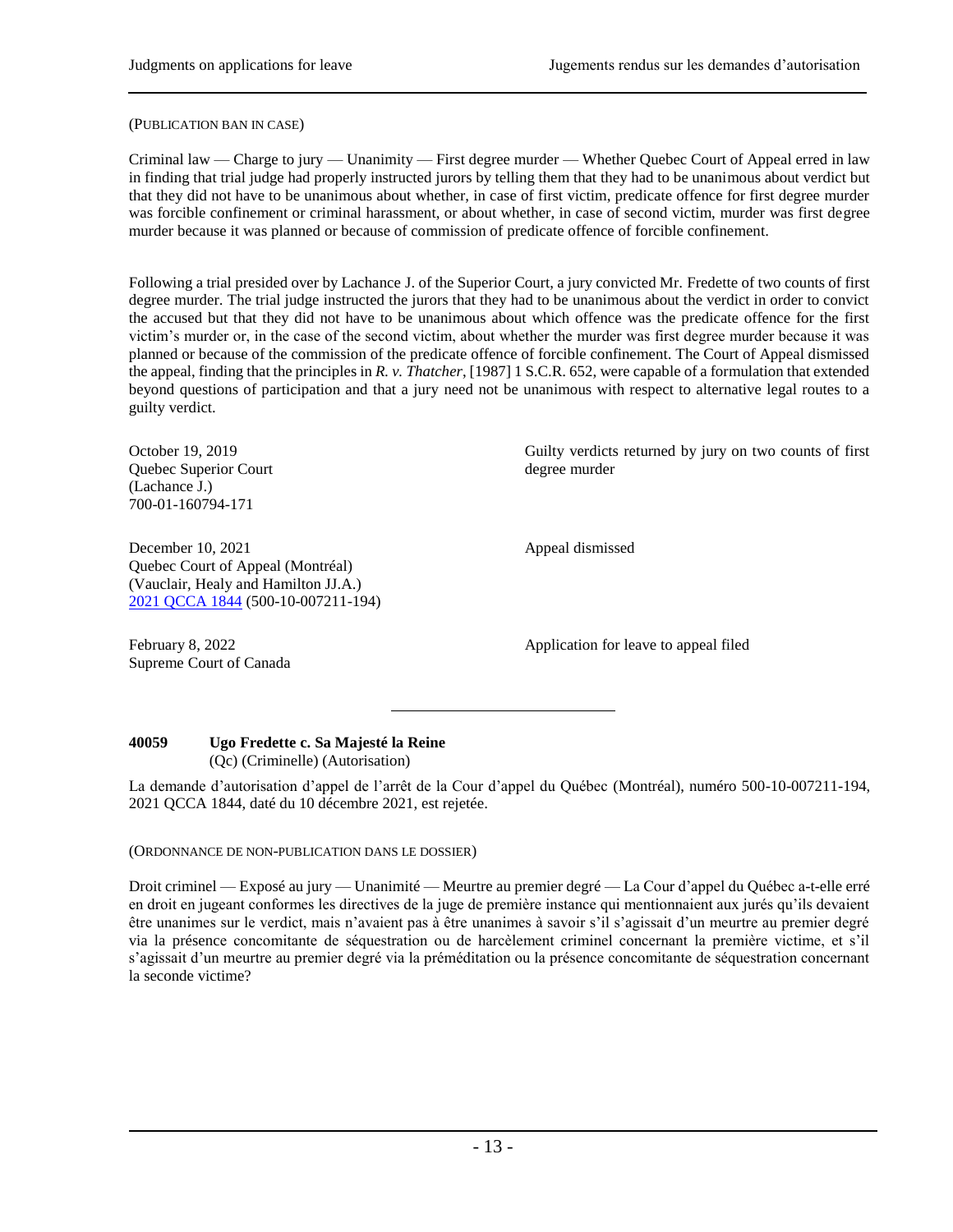Au terme d'un procès présidé par la juge Lachance de la Cour supérieure, un jury déclare M. Fredette coupable de deux chefs d'accusation de meurtre au premier degré. La juge du procès a indiqué aux jurés qu'ils devaient être unanimes sur le verdict pour déclarer l'accusé coupable, mais qu'ils n'avaient pas à être unanimes sur laquelle des infractions sous-jacentes s'appliquait pour le meurtre de la première victime, ou s'il s'agissait d'un meurtre au premier degré en raison de la préméditation ou de la présence concomitante de séquestration pour la deuxième. La Cour d'appel rejette l'appel, concluant que les principes de l'arrêt *R. c. Thatcher*, [1987] 1 R.C.S. 652, s'appliquent aux situations qui vont au-delà du mode de participation et le jury n'a pas à être unanime sur les chemins alternatifs que propose le droit pour arriver à un verdict de culpabilité.

Le 19 octobre 2019 Cour supérieure du Québec (La juge Lachance) 700-01-160794-171

Le 10 décembre 2021 Cour d'appel du Québec (Montréal) (Les juges Vauclair, Healy et Hamilton) [2021 QCCA 1844](https://www.canlii.org/en/qc/qcca/doc/2021/2021qcca1844/2021qcca1844.html?autocompleteStr=2021%20qcca%201844&autocompletePos=1) (500-10-007211-194) Verdicts de culpabilité rendus par un jury pour les deux chefs d'accusation de meurtre au premier degré

Appel rejeté

Le 8 février 2022 Cour suprême du Canada Demande d'autorisation d'appel déposée

**40060 Gift Way v. Her Majesty the Queen**

(Alta.) (Criminal) (By Leave)

The application for leave to appeal from the judgment of the Court of Appeal of Alberta (Edmonton), Number 2003- 0041A, 2022 ABCA 1, dated January 4, 2022, is dismissed.

(PUBLICATION BAN)

Criminal law — Charge to jury — Evidence — Admissibility — Admissibility of complainant's out of character evidence — Whether the Court of Appeal erred in finding that the complainant's evidence of her own sexual character was admissible and could properly support an inference of guilt?

The applicant testified that he and the complainant engaged in consensual sexual intercourse. The complainant stated that she did not want to engage in the sexual activity, and felt she was incapable of providing consent due to her intoxication. When the complainant was cross-examined about alleged consensual sexual activities based on the applicant's version of events, the complainant testified she had no memory of doing those things and they were out of character. Following a trial by judge and jury, the applicant was convicted of sexual assault. The Court of Appeal dismissed the conviction appeal.

November 9, 2019 Court of Queen's Bench of Alberta (Kraus J.)

January 4, 2022 Court of Appeal of Alberta (Edmonton) (Slatter, Schutz, Greckol JJ.A.) 2003-0041A[; 2022 ABCA 1](https://canlii.ca/t/jlk7f)

Conviction entered: sexual assault

Conviction appeal dismissed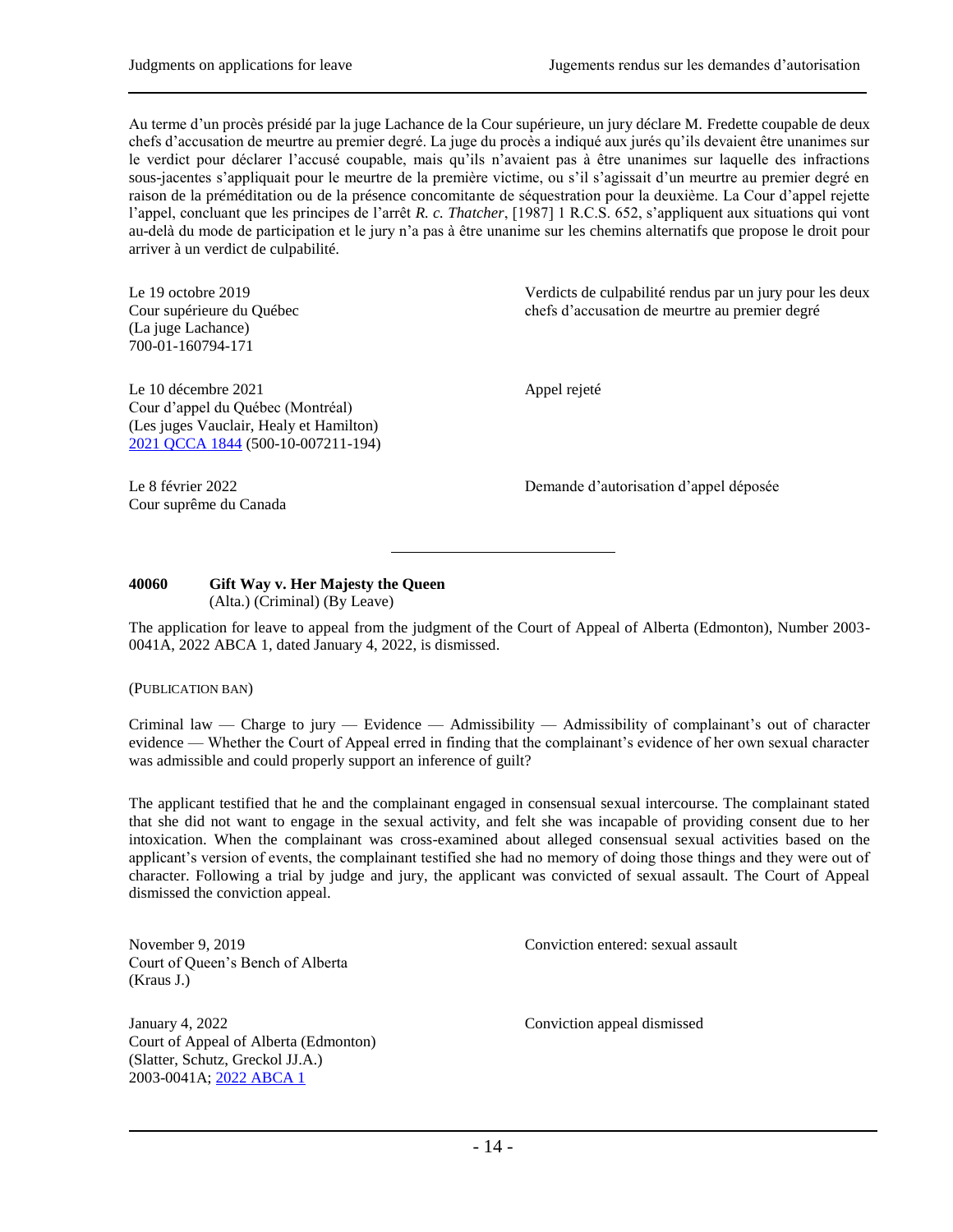February 10, 2022 Supreme Court of Canada Application for leave to appeal filed

**40060 Gift Way c. Sa Majesté la Reine** (Alb.) (Criminelle) (Sur autorisation)

La demande d'autorisation d'appel de l'arrêt de la Cour d'appel de l'Alberta (Edmonton), numéro 2003-0041A, 2022 ABCA 1, daté du 4 janvier 2022, est rejetée.

(ORDONNANCE DE NON-PUBLICATION)

Droit criminel — Exposé au jury — Preuve — Admissibilité — Admissibilité du témoignage de la plaignante comme quoi un tel comportement n'était pas conforme à son comportement habituel — La Cour d'appel a-t-elle commis une erreur en concluant que le témoignage de la plaignante quant à son propre comportement habituel sur le plan sexuel était admissible et pouvait étayer, à juste titre, une inférence de culpabilité ?

Le demandeur a témoigné que lui et la plaignante ont eu des relations sexuelles consensuelles. La plaignante a déclaré qu'elle ne voulait pas avoir de relations sexuelles avec lui, et s'est sentie incapable de donner son consentement en raison de son état d'ébriété. Lors du contre-interrogatoire de la plaignante à l'égard de la nature consensuelle alléguée des relations sexuelles basée sur la version des faits présentée par le demandeur, elle a témoigné qu'elle ne se souvenait pas d'avoir agi de la sorte et qu'il s'agissait d'un comportement qui n'était pas conforme à son comportement habituel. Après un procès devant juge et jury, le demandeur a été déclaré coupable d'agression sexuelle. La Cour d'appel a rejeté l'appel formé par le demandeur contre sa déclaration de culpabilité.

9 novembre 2019 Cour du Banc de la Reine de l'Alberta (juge Kraus)

4 janvier 2022 Cour d'appel de l'Alberta (Edmonton) (juges Slatter, Schutz, Greckol) 2003-0041A[; 2022 ABCA 1](https://canlii.ca/t/jlk7f)

10 février 2022 Cour suprême du Canada La déclaration de culpabilité est prononcée relativement à l'accusation d'agression sexuelle.

L'appel de la déclaration de culpabilité est rejeté.

La demande d'autorisation d'appel est présentée.

**40058 Ridwan Sulaimon, personally and in his capacity as tutor to the child A.B. and Durowoju Hiqmat Sulaimon, personally and in her capacity as tutor to the child A.B. v. Attorney General of Quebec** (Que.) (Civil) (By Leave)

The application for leave to appeal from the judgment of the Court of Appeal of Quebec (Montréal), Number 500-09- 029367-216, 2021 QCCA 1915, dated December 13, 2021, is dismissed.

(PUBLICATION BAN ON PARTY)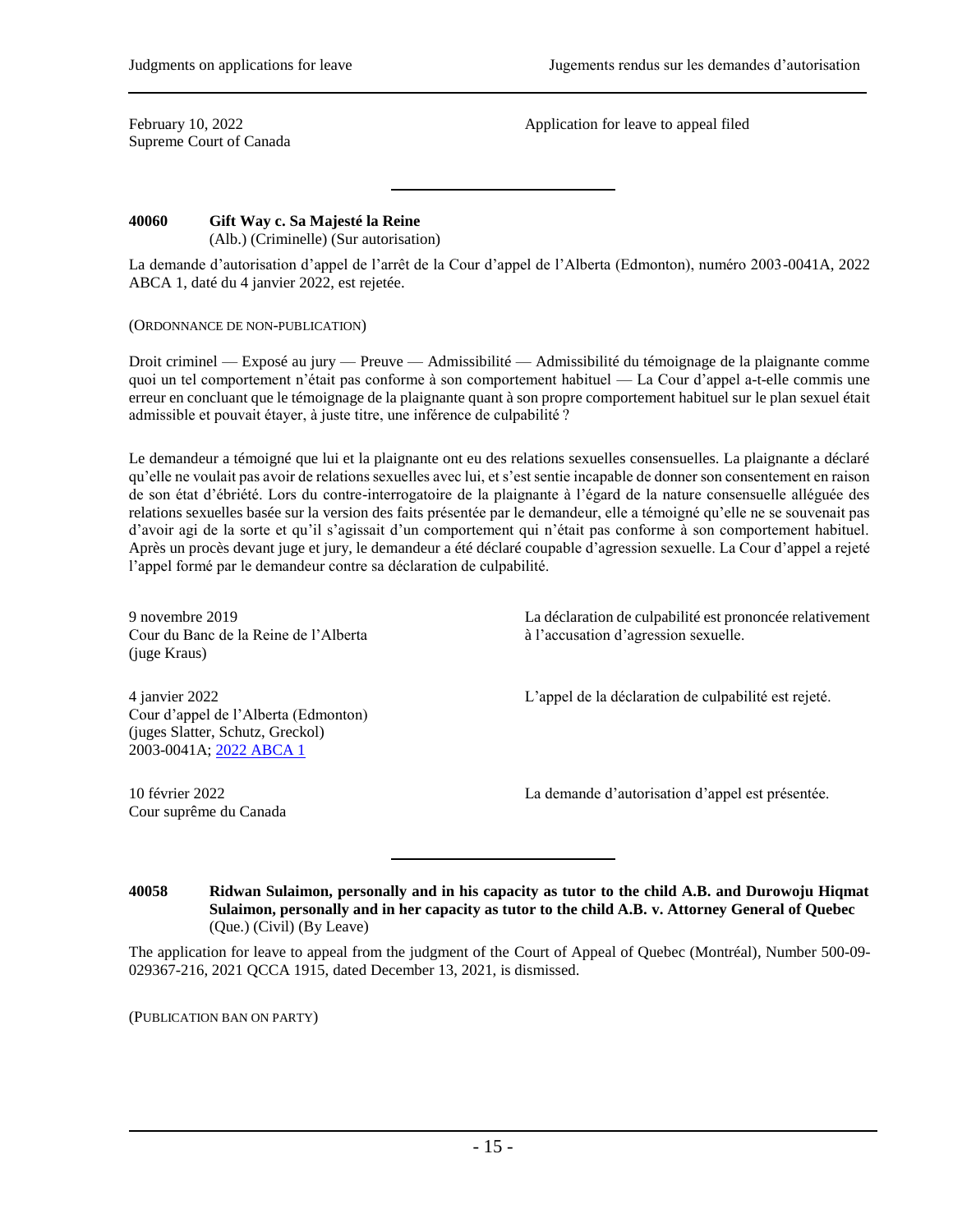Charter of Rights and Freedoms — Civil procedure ⸺ Declinatory exception ⸺ Jurisdiction of courts of original general jurisdiction ⸺ Parents from Nigeria — Régie de l'assurance maladie du Québec ("RAMQ") denying their child access to Quebec Health Insurance Plan — Parents instituting class action against government for tolerating RAMQ's refusal — Government filing application for declinatory exception based on exclusive jurisdiction of RAMQ — Whether Superior Court is entitled to decline jurisdiction over case in favour of administrative body that is legally incapable of granting remedy that is appropriate, effective, complete and equivalent to remedy that can be obtained from that court by plaintiff — Specific principles of constitutional and administrative law that guide jurisdictional analysis where, as in this case, plaintiff brings action under *Canadian Charter* — *Health Insurance Act*, CQLR, c. A-29, ss. 5, 9, 18.1, 18.2, 18.3, 18.4, 105 — *Act respecting administrative justice*, CQLR, c. J-3, ss. 14, 15, 158.

The applicants, Ridwan Sulaimon and Durowoju Hiqmat Sulaimon, are from Nigeria and arrived in Montréal in December 2019. Their daughter "A.B." was born in February 2020 and needed medical care that cost several thousand dollars. In June 2020, the Régie de l'assurance maladie du Québec advised them that their daughter was not eligible for services under its Health Insurance Plan. A few months later, the Ministère de la Santé et des Services sociaux ("department") provided a temporary health insurance card for A.B., who received the necessary care. Mr. and Ms. Sulaimon nonetheless believed that they had been harmed and were entitled to damages as a result of the RAMQ's refusal. They applied for authorization to institute a class action against the department on behalf of all children born in Quebec who had been denied access to the plan because of their parents' migratory status, as well as the children's tutors. The respondent, the Attorney General of Quebec ("AGQ"), acting on the department's behalf, filed an application for declinatory exception relating to the Superior Court's jurisdiction. A Superior Court judge granted the AGQ's application for declinatory exception on the ground that the proposed class action was within the exclusive jurisdiction of the RAMQ. The Quebec Court of Appeal unanimously dismissed the appeal brought by Mr. and Ms. Sulaimon.

January 18, 2021 Quebec Superior Court (Sheehan J.) Neutral citation: [2021 QCCS 93](https://www.canlii.org/fr/qc/qccs/doc/2021/2021qccs93/2021qccs93.html)

December 13, 2021 Quebec Court of Appeal (Montréal) (Gagnon, Bélanger and Kalichman JJ.A.) Neutral citation: [2021 QCCA 1915](https://www.canlii.org/fr/qc/qcca/doc/2021/2021qcca1915/2021qcca1915.html)

February 11, 2022 Supreme Court of Canada Application by AGQ for declinatory exception granted; Superior Court declining to exercise its jurisdiction to decide whether to authorize class action

Appeal of Mr. and Ms. Sulaimon dismissed

Application for leave to appeal filed by Mr. and Ms. Sulaimon

**40058 Ridwan Sulaimon, personnellement et en sa qualité de tuteur de l'enfant A.B. et Durowoju Hiqmat Sulaimon, personnellement et en sa qualité de tutrice de l'enfant A.B. c. Procureur général du Québec**

(Qc) (Civile) (Autorisation)

La demande d'autorisation d'appel de l'arrêt de la Cour d'appel du Québec (Montréal), numéro 500-09-029367-216, 2021 QCCA 1915, daté du 13 décembre 2021, est rejetée.

(ORDONNANCE DE NON-PUBLICATION VISANT UNE PARTIE)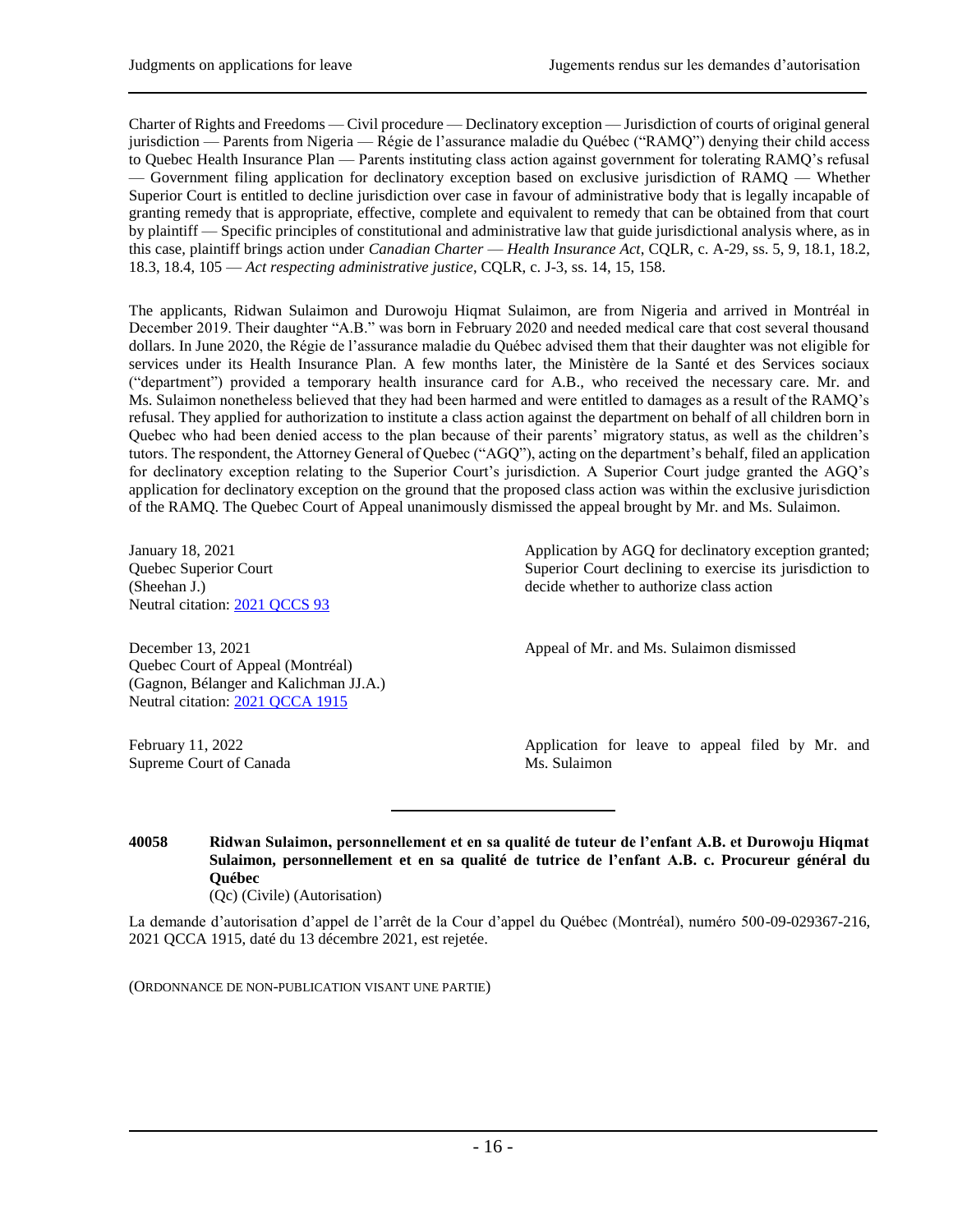Charte des droits et libertés — Procédure civile — Exception déclinatoire — Compétence des tribunaux de droit commun ⸺ Parents originaires du Nigéria — Accès pour leur enfant au Régime d'assurance maladie du Québec refusé par la Régie de l'assurance maladie du Québec — Parents intentant un recours collectif contre l'État pour avoir toléré le refus de la Régie — Demande d'exception déclinatoire déposée par l'État, vu la compétence exclusive de la Régie — La Cour supérieure est-elle en droit de décliner compétence sur un litige en faveur d'un organisme administratif qui est légalement incapable d'accorder une réparation adéquate, efficace, complète et équivalente à celle qu'un demandeur peut obtenir de la Cour supérieure? — Quels sont les principes spécifiques de droit constitutionnel et administratif qui guident l'analyse juridictionnelle lorsque, comme en l'espèce, un demandeur présente un recours en vertu de la *Charte canadienne*? — *Loi sur l'assurance maladie*, RLRQ, c. A-29, art. 5, 9, 18.1, 18.2, 18.3, 18.4, 105 — *Loi sur la justice administrative*, RLRQ, c. J-3, art. 14, 15, 158.

Les demandeurs, Ridwan Sulaimon et Durowoju Hiqmat Sulaimon, sont originaires du Nigéria et arrivent à Montréal en décembre 2019. En février 2020, leur fille « A.B. » est née; celle-ci requiert des soins médicaux dont le coût s'élève à plusieurs milliers de dollars. En juin 2020, la Régie de l'assurance maladie du Québec (la « RAMQ ») avise les parents que leur fille n'est pas admissible au Régime d'assurance maladie de la RAMQ. Quelques mois plus tard, le ministère de la Santé et des Services sociaux (le « ministère ») octroie une carte d'assurance maladie temporaire à A.B., qui reçoit les soins nécessaires. Néanmoins, M. et Mme. Sulaimon estiment avoir été blessés et avoir droit à des dommages-intérêts en raison du refus de la Régie. Ils intentent une demande en autorisation d'un recours collectif contre le ministère, au nom de tous les enfants nés au Québec qui se sont vu refuser l'accès au Régime en raison du statut migratoire de leurs parents, ainsi qu'au nom de leurs tuteurs. L'intimé, le procureur général du Québec (« PGQ »), dépose — au nom du ministère — une demande en exception déclinatoire portant sur la compétence de la Cour supérieure. Un juge de la Cour supérieure accueille la demande en exception déclinatoire du PGQ, au motif que le recours collectif proposé ressort de la compétence exclusive de la RAMQ. La Cour d'appel du Québec rejette l'appel de M. et Mme. Sulaimon à l'unanimité.

Le 18 janvier 2021 Cour supérieure du Québec (Le juge Sheehan) Référence neutre : [2021 QCCS 93](https://www.canlii.org/fr/qc/qccs/doc/2021/2021qccs93/2021qccs93.html)

Le 13 décembre 2021 Cour d'appel du Québec (Montréal) (Les juges Gagnon, Bélanger et Kalichman) Référence neutre : [2021 QCCA 1915](https://www.canlii.org/fr/qc/qcca/doc/2021/2021qcca1915/2021qcca1915.html)

Le 11 février 2022 Cour suprême du Canada Demande du PGQ en exception déclinatoire accueillie; la Cour supérieure décline d'exercer sa compétence pour trancher l'autorisation du recours collectif

Appel de M. et Mme. Sulaimon — rejeté

Demande d'autorisation d'appel déposée par M. et Mme. Sulaimon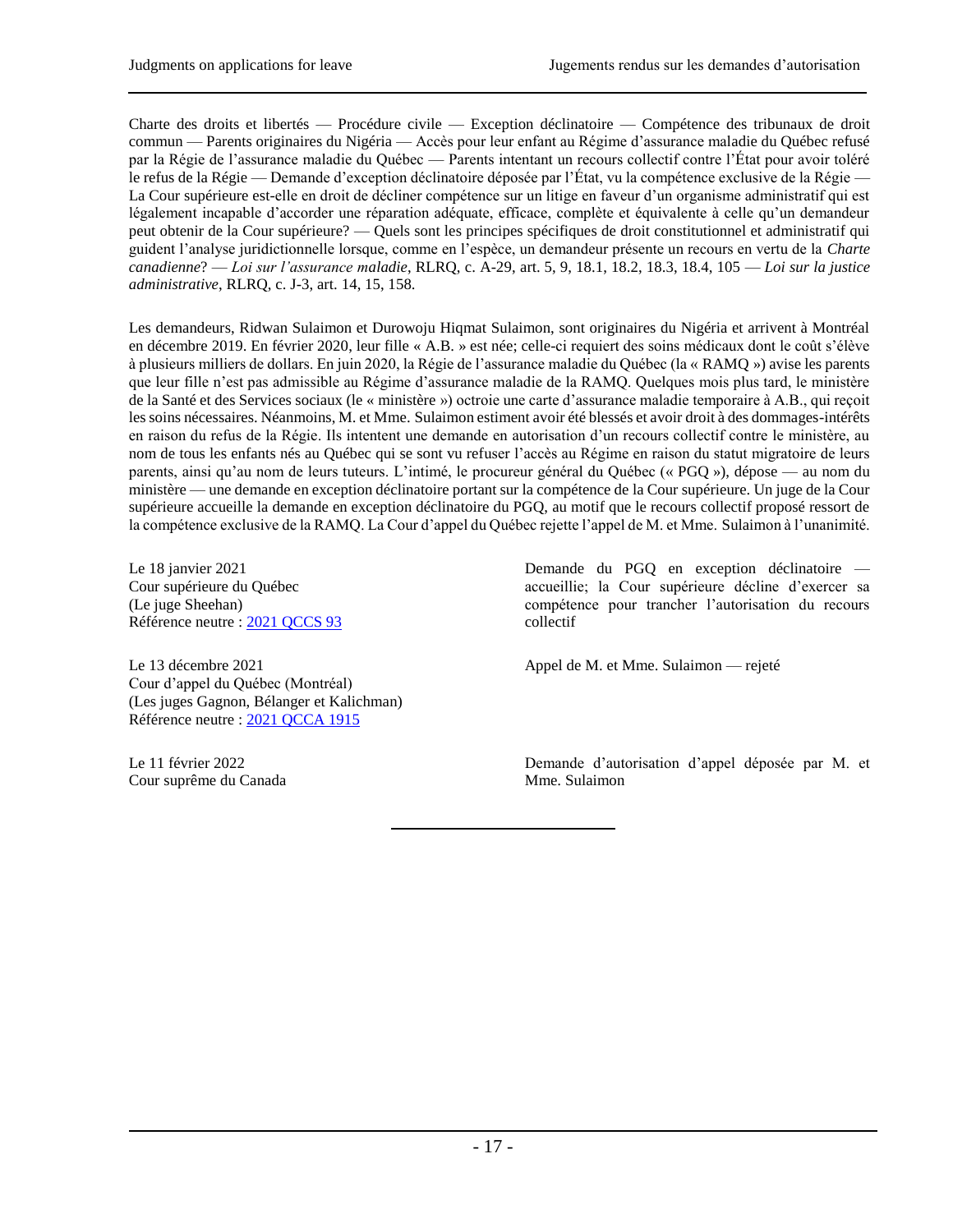#### <span id="page-19-0"></span>**JUNE 14, 2022 / LE 14 JUIN 2022**

#### **Motions for leave to intervene Requêtes en autorisation d'intervention**

#### **HER MAJESTY THE QUEEN v. WALKER MCCOLMAN** (Ont.) (39826)

#### **KARAKATSANIS J.:**

**UPON APPLICATIONS** by the Director of Criminal and Penal Prosecutions of Quebec; and the Canadian Civil Liberties Association for leave to intervene in the above appeal;

**AND THE MATERIAL FILED** having been read;

#### **IT IS HEREBY ORDERED THAT:**

The motions for leave to intervene are granted and the said two (2) interveners shall each be entitled to serve and file a factum not to exceed ten (10) pages in length, and book of authorities, if any, on or before July 26, 2022.

The said two (2) interveners are each granted permission to present oral argument not exceeding five (5) minutes at the hearing of the appeal.

**The said interveners are not entitled to raise new issues or to adduce further evidence or otherwise to supplement the record of the parties. In particular, the interveners must limit their submissions to the issues on which leave to appeal was granted.**

Pursuant to Rule 59(1)(*a*) of the *Rules of the Supreme Court of Canada*, the interveners shall pay to the appellant and the respondent any additional disbursements resulting from their interventions.

**À LA SUITE DES DEMANDES** présentées par le Directeur des poursuites criminelles et pénales du Québec; et l'Association canadienne des libertés civiles en vue d'obtenir la permission d'intervenir dans l'appel;

**ET APRÈS EXAMEN** des documents déposés;

#### **IL EST ORDONNÉ CE QUI SUIT :**

Les requêtes en autorisation d'intervenir sont accueillies et les deux (2) intervenants pourront chacun signifier et déposer un mémoire d'au plus dix (10) pages, et recueils de sources, le cas échéant, au plus tard le 26 juillet 2022.

Les deux (2) intervenants auront chacun le droit de présenter une plaidoirie orale d'au plus cinq (5) minutes lors de l'audition de l'appel.

**Les intervenants n'ont pas le droit de soulever de nouvelles questions, de produire d'autres éléments de preuve ni de compléter de quelque autre façon le dossier des parties. En particulier, les intervenants doivent limiter leurs soumissions aux questions sur lesquelles l'autorisation de pourvoi a été accordée.**

Conformément à l'alinéa 59(1)*a*) des *Règles de la Cour suprême du Canada*, les intervenants paieront à l'appelante et à l'intimé tous débours supplémentaires résultant de leurs interventions.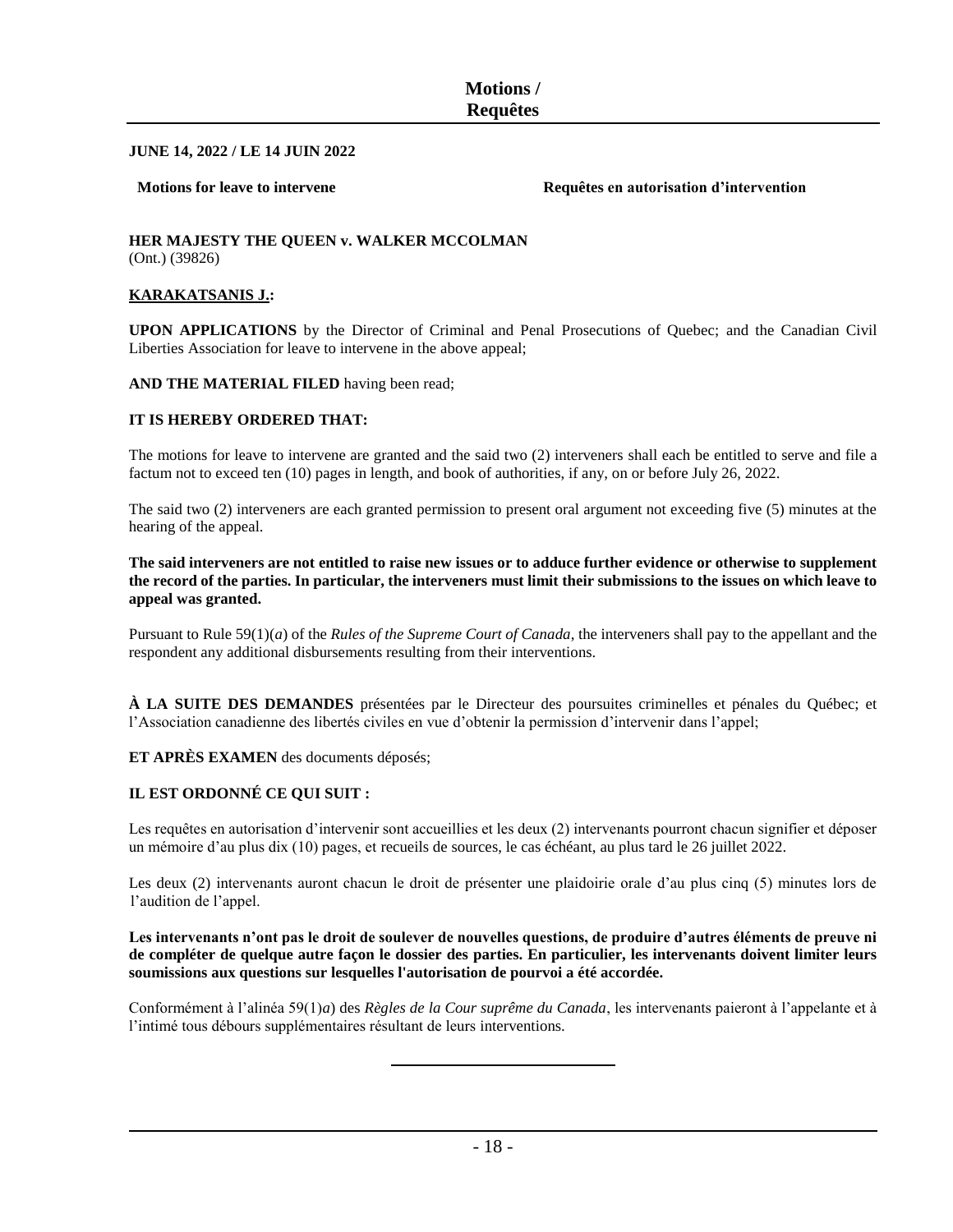# **Notices of appeal filed since the last issue / Avis d'appel déposés depuis la dernière parution**

<span id="page-20-0"></span>June 8, 2022

**Attorney General of Canada**

**v. (40195)**

**Attorney General of Alberta (Alta.)**

(As of Right)

May 30, 2022

**Cindy Dickson**

**v. (39856)**

**Vuntut Gwitchin First Nation (Y.T.)**

(By Leave)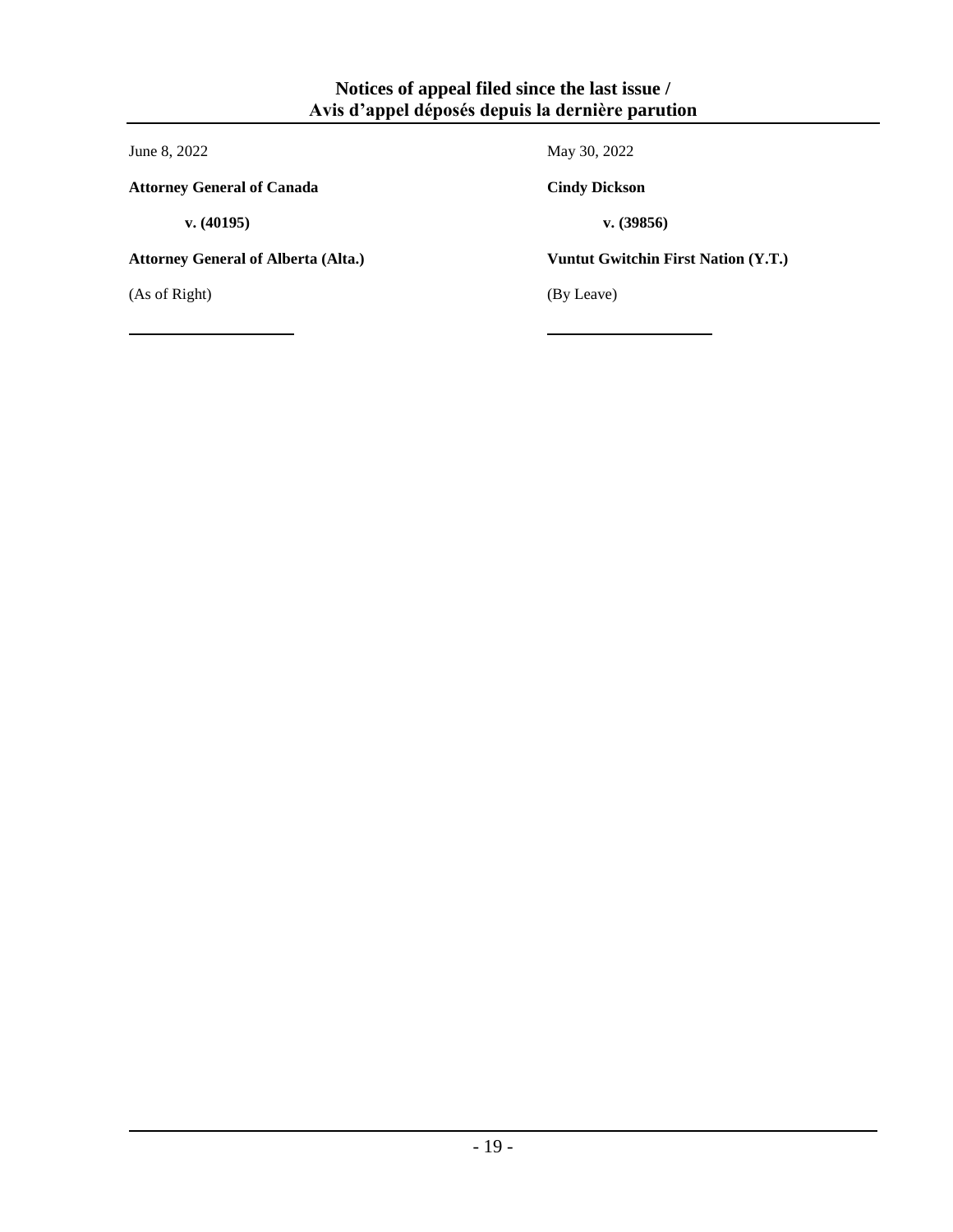<span id="page-21-0"></span>June 10, 2022

**B.S.F.**

**v. (40151)**

**V.L.M. (N.B.)**

(By Leave)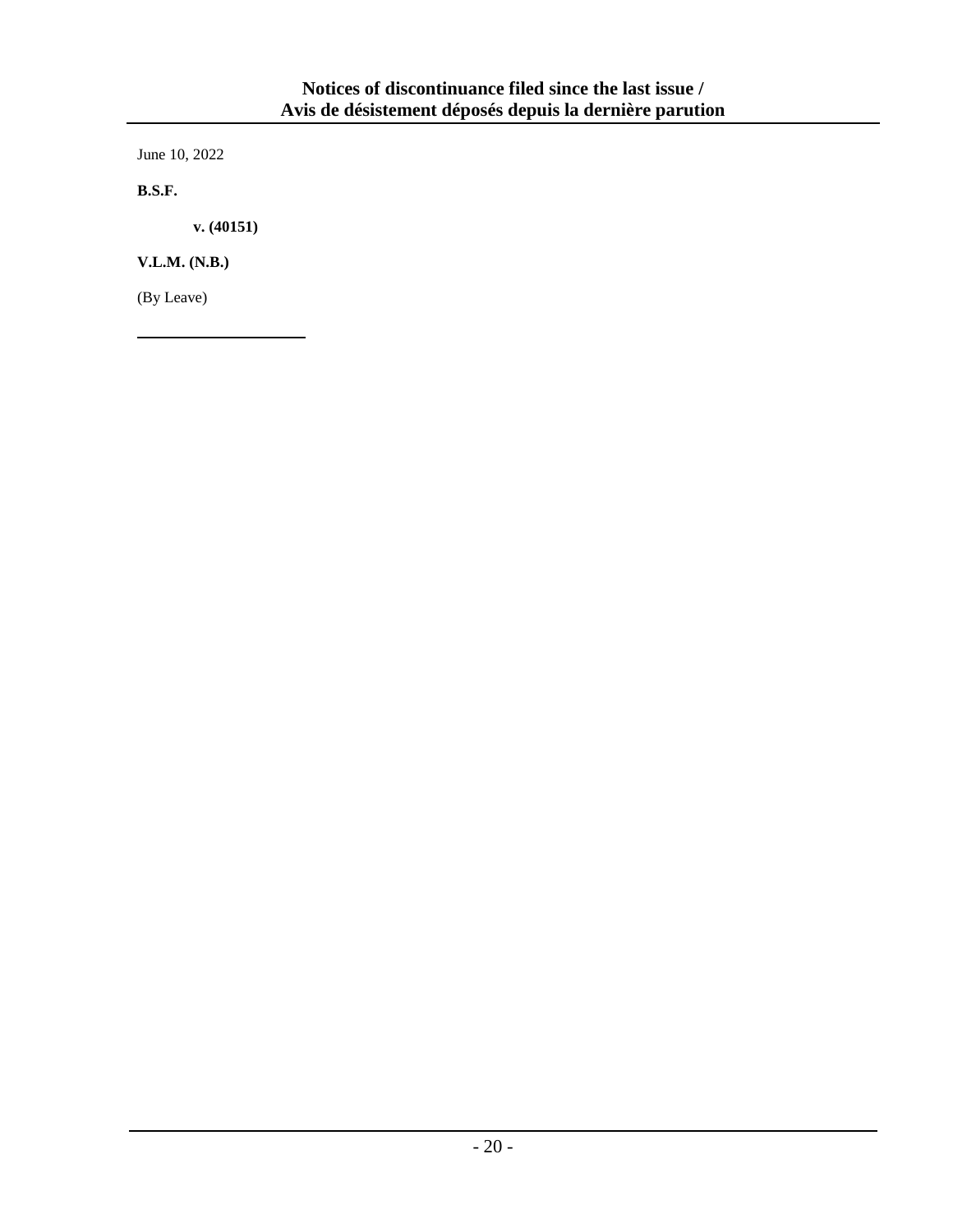#### <span id="page-22-0"></span>**JUNE 17, 2022 / LE 17 JUNE 2022**

#### **39383 Attorney General of Canada v. Collins Family Trust - AND BETWEEN - Attorney General of Canada v. Cochran Family Trust** (B.C.) **2022 SCC 26 / 2022 CSC 26**

Coram: Wagner C.J. and Moldaver, Karakatsanis, Côté, Brown, Rowe, Martin, Kasirer and Jamal JJ.

The appeal from the judgment of the Court of Appeal for British Columbia (Vancouver), Numbers CA46250 and CA46251, 2020 BCCA 196, dated July 10, 2020, heard on January 11, 2022, is allowed with costs throughout. The judgments of the Court of Appeal and of the Supreme Court of British Columbia are set aside and the respondents' petitions are dismissed. Côté J. dissents.

L'appel interjeté contre l'arrêt de la Cour d'appel de la Colombie-Britannique (Vancouver), numéros CA46250 et CA46251, 2020 BCCA 196, daté du 10 juillet 2020, entendu le 11 janvier 2022, est accueilli avec dépens devant toutes les cours. Les jugements de la Cour d'appel et de la Cour suprême de la Colombie-Britannique sont infirmés et les requêtes des intimées sont rejetées. La juge Côté est dissidente.

[LINK TO REASONS](https://decisions.scc-csc.ca/scc-csc/scc-csc/en/item/19423/index.do) / [LIEN VERS LES MOTIFS](https://decisions.scc-csc.ca/scc-csc/scc-csc/fr/item/19423/index.do)